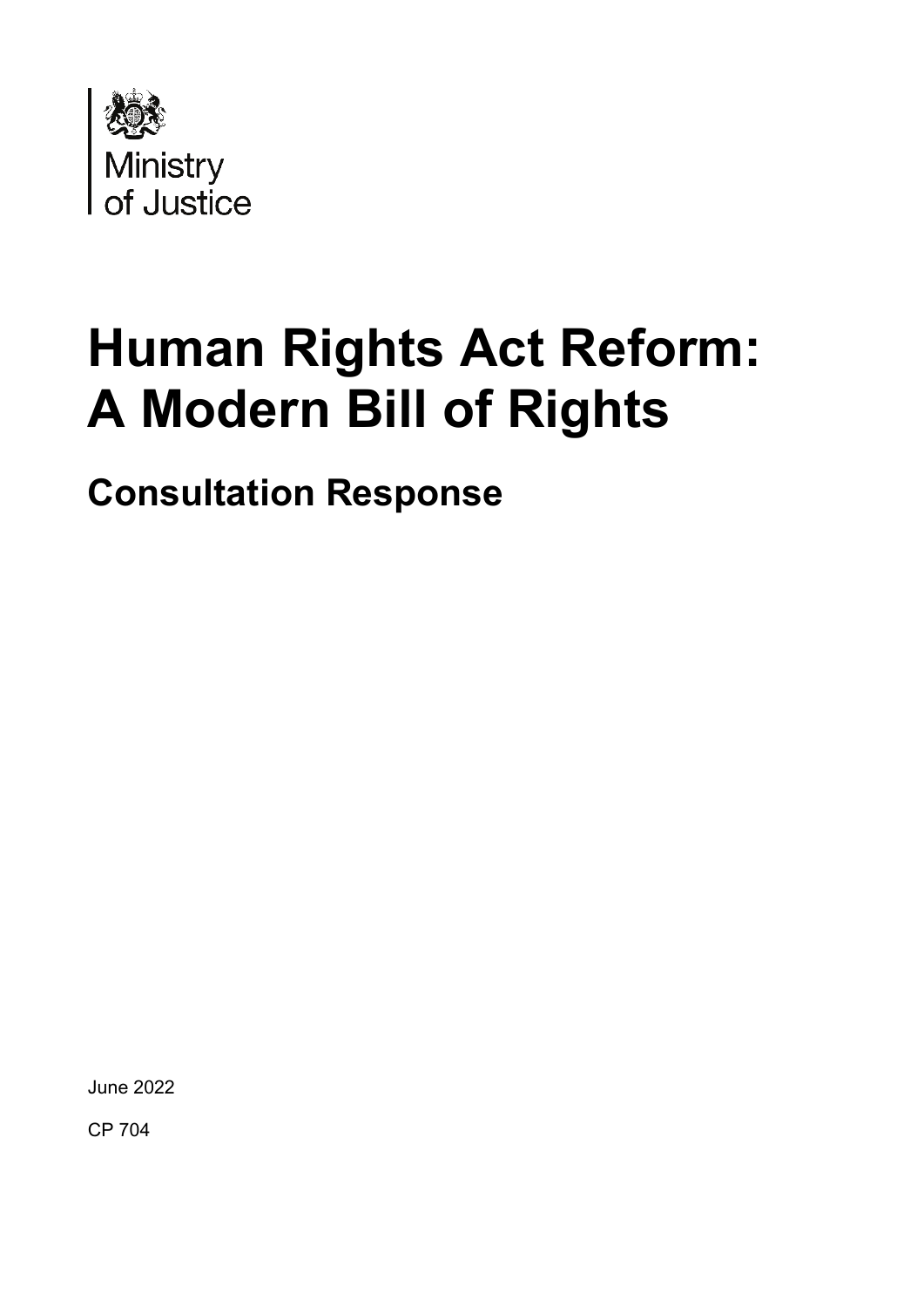

### **Human Rights Act Reform: A Modern Bill of Rights**

Consultation Response

Presented to Parliament by the Lord Chancellor and Secretary of State for Justice by Command of Her Majesty

June 2022

CP 704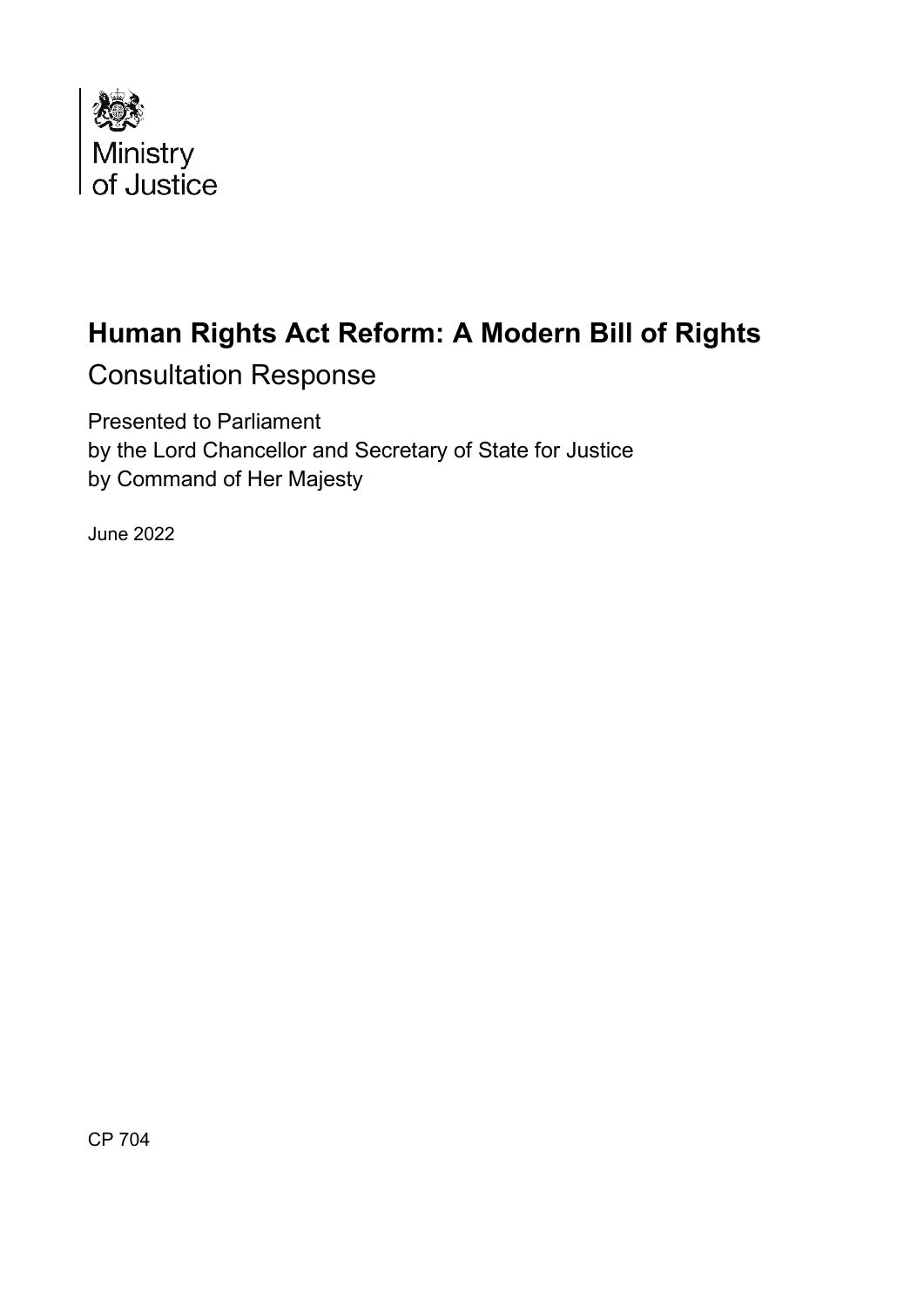

#### **© Crown copyright 2022**

This publication is licensed under the terms of the Open Government Licence v3.0 except where otherwise stated. To view this licence, visit [nationalarchives.gov.uk/doc/open](http://nationalarchives.gov.uk/doc/open-government-licence/version/3/)[government-licence/version/3](http://nationalarchives.gov.uk/doc/open-government-licence/version/3/)

Where we have identified any third party copyright information you will need to obtain permission from the copyright holders concerned.

This publication is available at [www.gov.uk/official-documents](http://www.gov.uk/official-documents)

Any enquiries regarding this publication should be sent to us at [HRAreform@justice.gov.uk.](mailto:HRAreform@justice.gov.uk)

ISBN 978-1-5286-3520-2

E02763658 06/22

Printed on paper containing 40% recycled fibre content minimum

Printed in the UK by HH Associates Ltd. on behalf of the Controller of Her Majesty's Stationery Office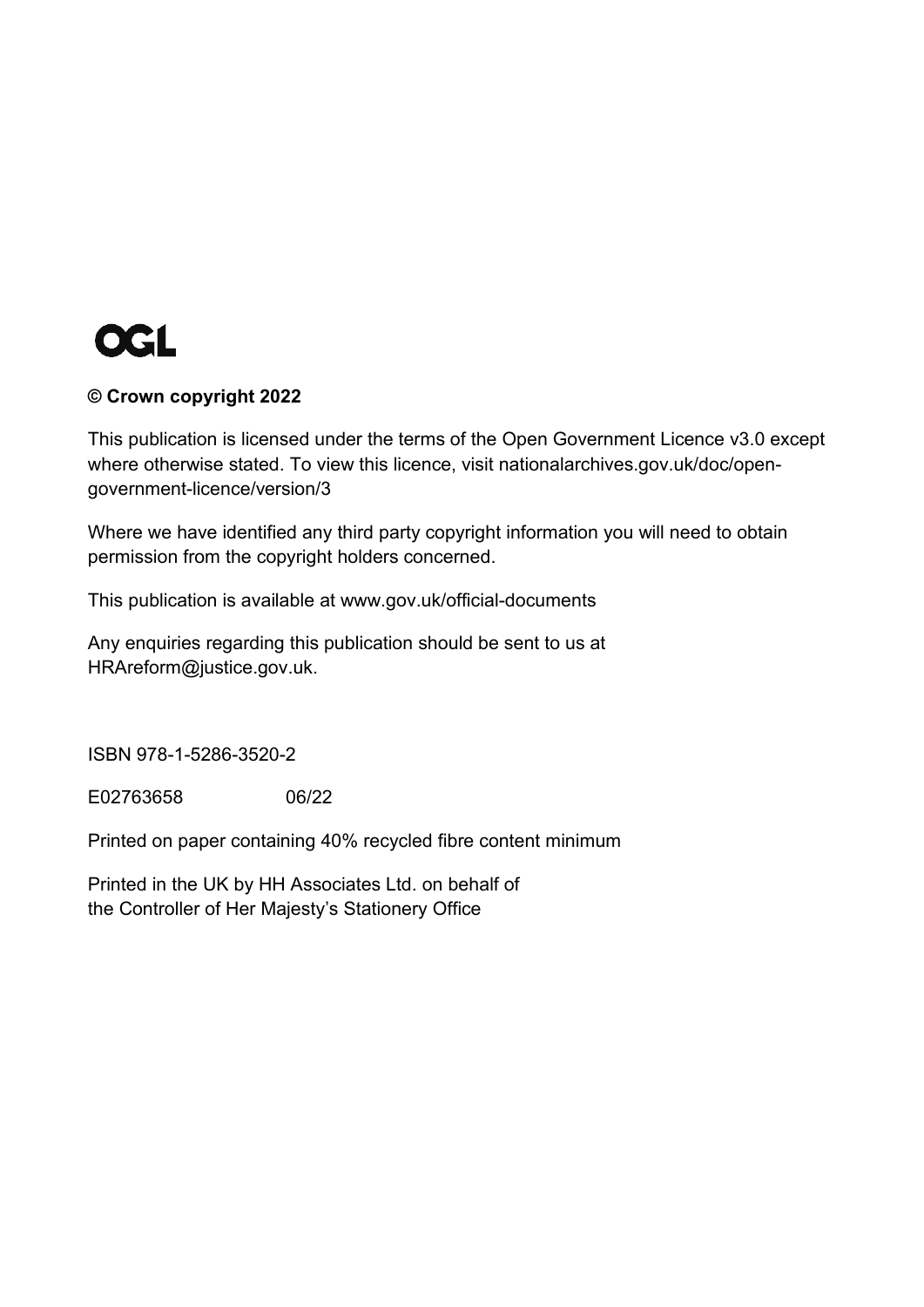## **Contents**

| <b>Introduction and contact details</b>                                                                                       | 3  |
|-------------------------------------------------------------------------------------------------------------------------------|----|
| <b>Complaints or comments</b>                                                                                                 | 3  |
| <b>Foreword</b>                                                                                                               | 4  |
| <b>Executive Summary</b>                                                                                                      | 6  |
| Chapter 1 – Respecting our common law traditions and strengthening<br>the role of the Supreme Court                           | 12 |
| The interpretation of Convention rights: section 2 of the Human Rights Act                                                    | 12 |
| The position of the UK Supreme Court                                                                                          | 13 |
| Trial by jury                                                                                                                 | 14 |
| Freedom of expression                                                                                                         | 15 |
| Chapter 2 – Restoring a sharper focus on protecting fundamental rights                                                        | 18 |
| A permission stage for human rights claims                                                                                    | 18 |
| Judicial remedies: section 8 of the Human Rights Act                                                                          | 19 |
| Positive obligations                                                                                                          | 20 |
| Chapter 3 – Preventing the incremental expansion of rights without proper<br>democratic oversight                             | 22 |
| Respecting the will of Parliament: section 3 of the Human Rights Act                                                          | 22 |
| When legislation is incompatible with the Convention rights: sections 4 and 10 of the<br>Human Rights Act and quashing orders | 24 |
| Statement of compatibility: section 19 of the Human Rights Act                                                                | 26 |
| Public authorities – section 6 of the Human Rights Act                                                                        | 27 |
| <b>Extraterritorial jurisdiction</b>                                                                                          | 28 |
| Qualified and limited rights                                                                                                  | 29 |
| Deportations in the public interest                                                                                           | 31 |
| Illegal and irregular migration                                                                                               | 31 |
| Remedies and the wider public interest                                                                                        | 32 |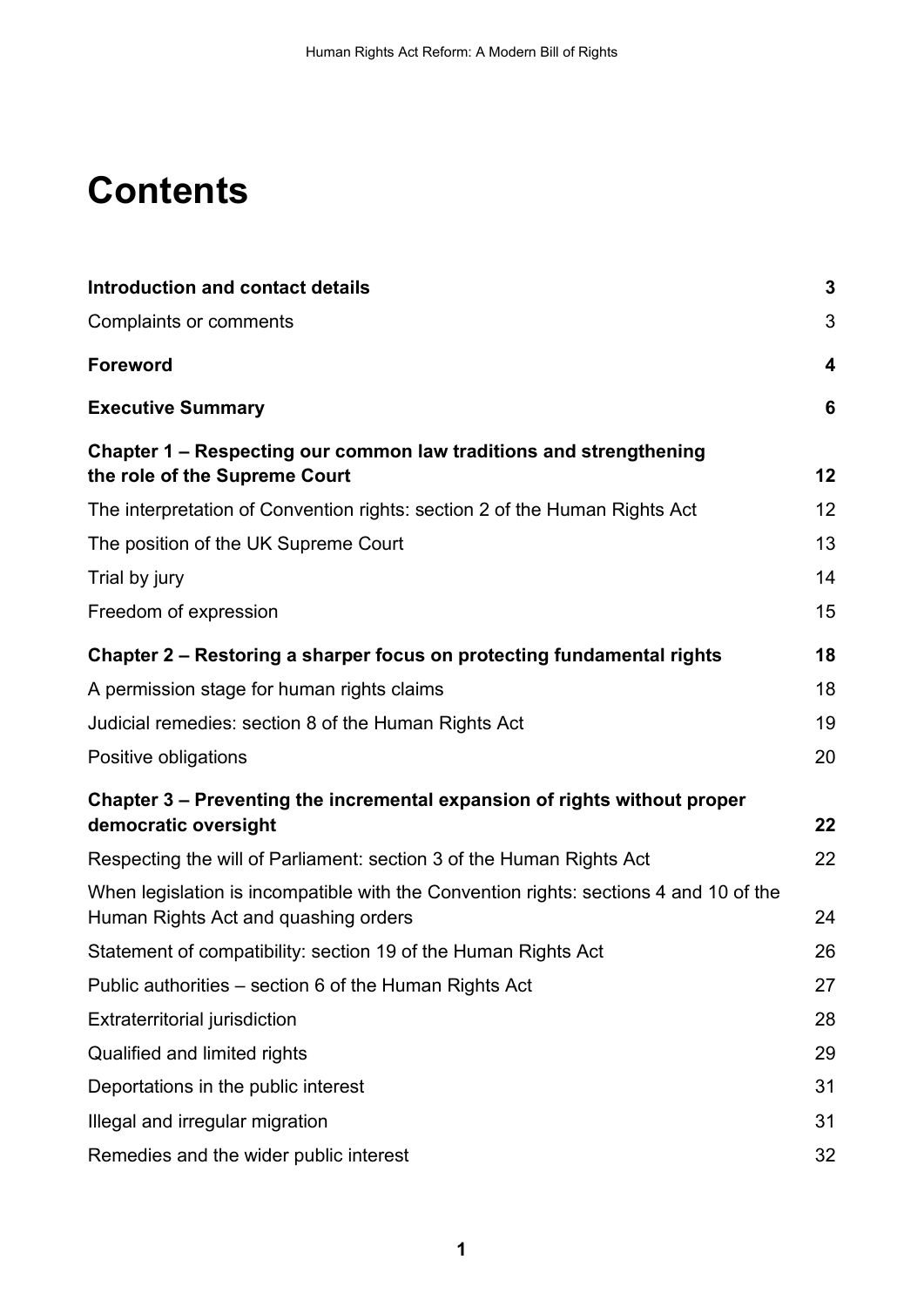| Chapter 4 – Emphasising the role of responsibilities within the human rights<br>framework                                | 33 |
|--------------------------------------------------------------------------------------------------------------------------|----|
| Chapter 5 – Facilitating consideration of and dialogue with Strasbourg, while<br>guaranteeing Parliament its proper role | 34 |
| <b>Chapter 6 – Impacts</b>                                                                                               | 35 |
| <b>Impact Assessment, Equalities and Welsh Language</b>                                                                  | 36 |
| Impact Assessment                                                                                                        | 36 |
| Welsh Language Impact Test                                                                                               | 36 |
| <b>Conclusion and next steps</b>                                                                                         | 37 |
| <b>Consultation principles</b>                                                                                           | 38 |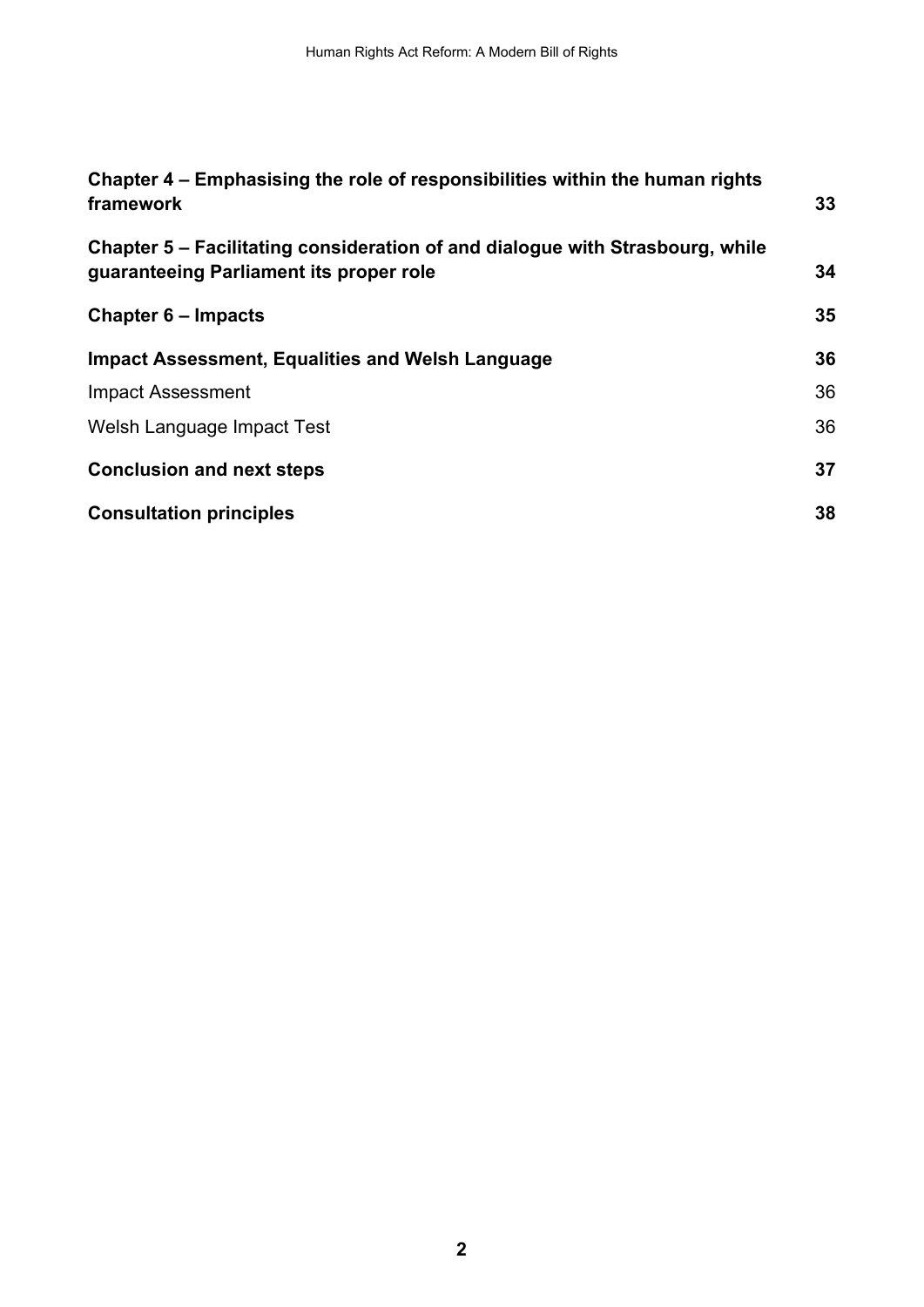## <span id="page-5-0"></span>**Introduction and contact details**

This document is the post-consultation report for the consultation paper, Human Rights Act Reform: A Modern Bill Of Rights.

It will cover:

- An executive summary, covering the background to the report
- a summary of the responses to the report
- a detailed response to the specific questions raised in the report
- the next steps following this consultation.

Further copies of this report and the consultation paper can be obtained by contacting **the Human Rights team** at the address below:

#### **MoJ Human Rights**

Ministry of Justice 102 Petty France London SW1H 9AJ

**Email**: [HRAreform@justice.gov.uk](mailto:HRAreform@justice.gov.uk)

This report is also available at<https://consult.justice.gov.uk/>

Alternative format versions of this publication can be requested from [HRAreform@justice.gov.uk.](mailto:HRAreform@justice.gov.uk)

#### <span id="page-5-1"></span>**Complaints or comments**

If you have any complaints or comments about the consultation process you should contact the Ministry of Justice at the above address.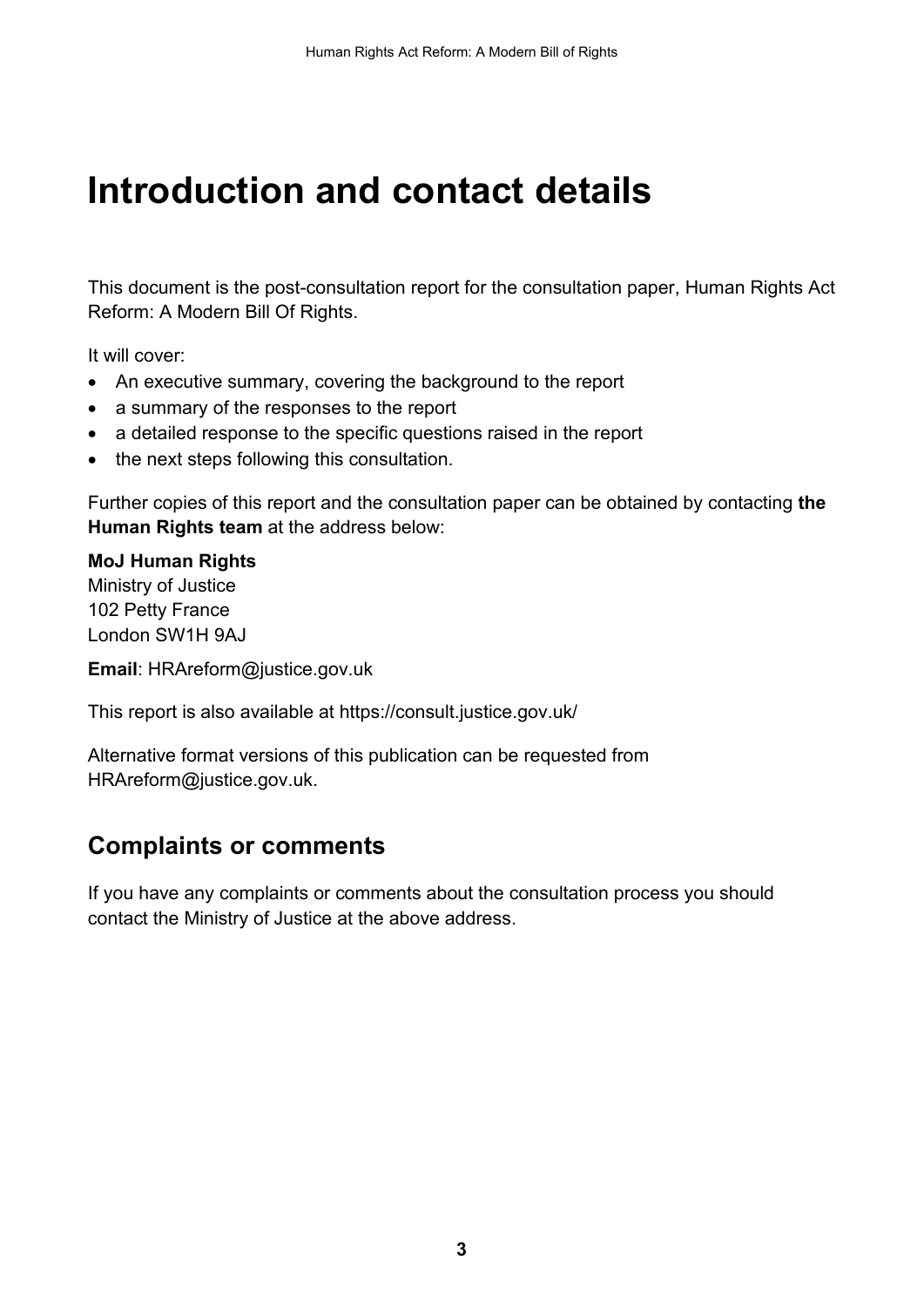### <span id="page-6-0"></span>**Foreword**

I want to thank everyone who responded to the Government's *Human Rights Act Reform: A Modern Bill of Rights* consultation. Your input has informed our approach on introducing a UK-wide Bill of Rights to replace the Human Rights Act.

The UK has a long and proud history of liberty and individual rights. It stretches back to the seminal Magna Carta, signed by King John in 1215 and the Bill of Rights and Claim of Right in 1689, which set out many of the basic civil liberties we enjoy today. That history continues right through to more modern laws designed to protect individual rights, such as the Disability Discrimination Act 1995.

The Human Rights Act was introduced in 1998. Despite its serious flaws, it has played its own part in the development of rights in our country over almost a quarter of a century. In fact, one of the great strengths of the UK's constitution is its ability to evolve to meet the needs of our society. Now is the time to take a fresh look at our human rights framework.

This consultation was very much about tackling the flaws we identified with how the Human Rights Act was working in practice. It dealt with the broad relationship between UK courts and Parliament as well as the European Court of Human Rights, alongside specific problems like the deportation of foreign national offenders.

As I set out when I launched the consultation, we intend to remain a state party to the European Convention on Human Rights. Our proposals for the Bill of Rights focus on creating a domestic framework that strikes the proper balance of rights and responsibilities, individual liberty and the public interest, judicial interpretation, and respect for the authority of elected lawmakers.

The Bill of Rights will emphasise quintessentially UK rights such as freedom of speech, which underpins robust debate in a mature and modern democracy like ours, it will reflect trial by jury as a particular common law element of the right to a fair trial. We'll also provide a much clearer demarcation of the separation of powers between the courts and Parliament.

Equally, we want to make sure that our human rights laws are better protected from abuse. We will therefore put public protection at the heart of human rights laws and establish a framework to enable our immigrations laws to prevent serious foreign national offenders from using certain rights, particularly the right to family life, to frustrate the public interest in their removal. Finally, we will introduce a permission stage, so that judges can sift out the most trivial claims before they waste more court time and taxpayers' money.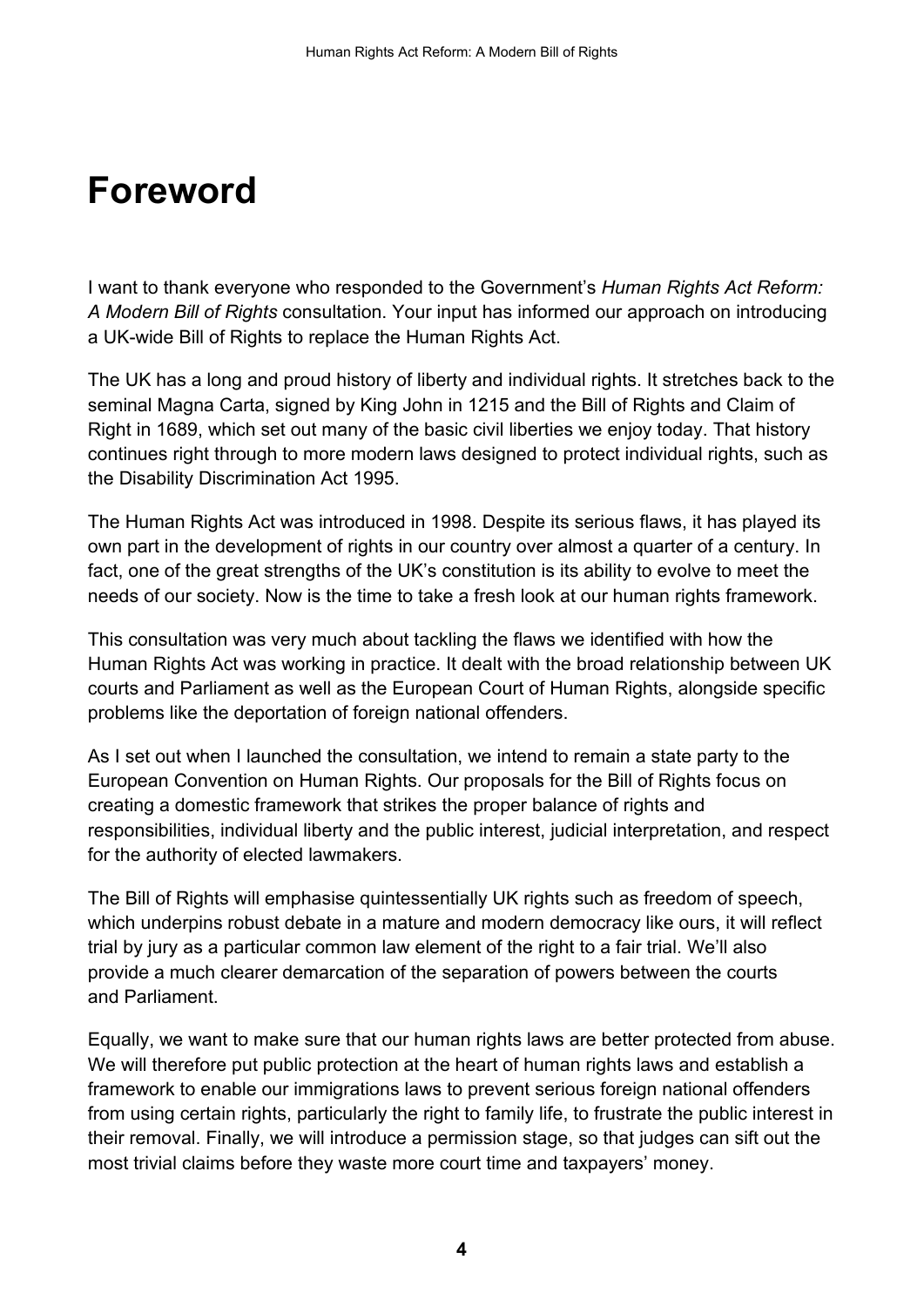People from all four nations of the UK have responded to the consultation. I look forward to working with colleagues across the country and the political spectrum to create a Bill of Rights that not only works for each of the four nations of our Union, but also reflects and respects our diverse legal traditions.

This consultation has been an important step in nurturing the UK's proud tradition of liberty and rights. It will allow us to introduce a Bill that reinforces our quintessentially UK tradition of liberty, curtail abuses of the system to make our streets safer, restore public confidence in human rights, reinforce the independence of our world-class judiciary, and strengthen the separation of powers to safeguard the prerogatives of elected lawmakers in Parliament.

#### **Rt Hon Dominic Raab MP**

Deputy Prime Minister, Lord Chancellor and Justice Secretary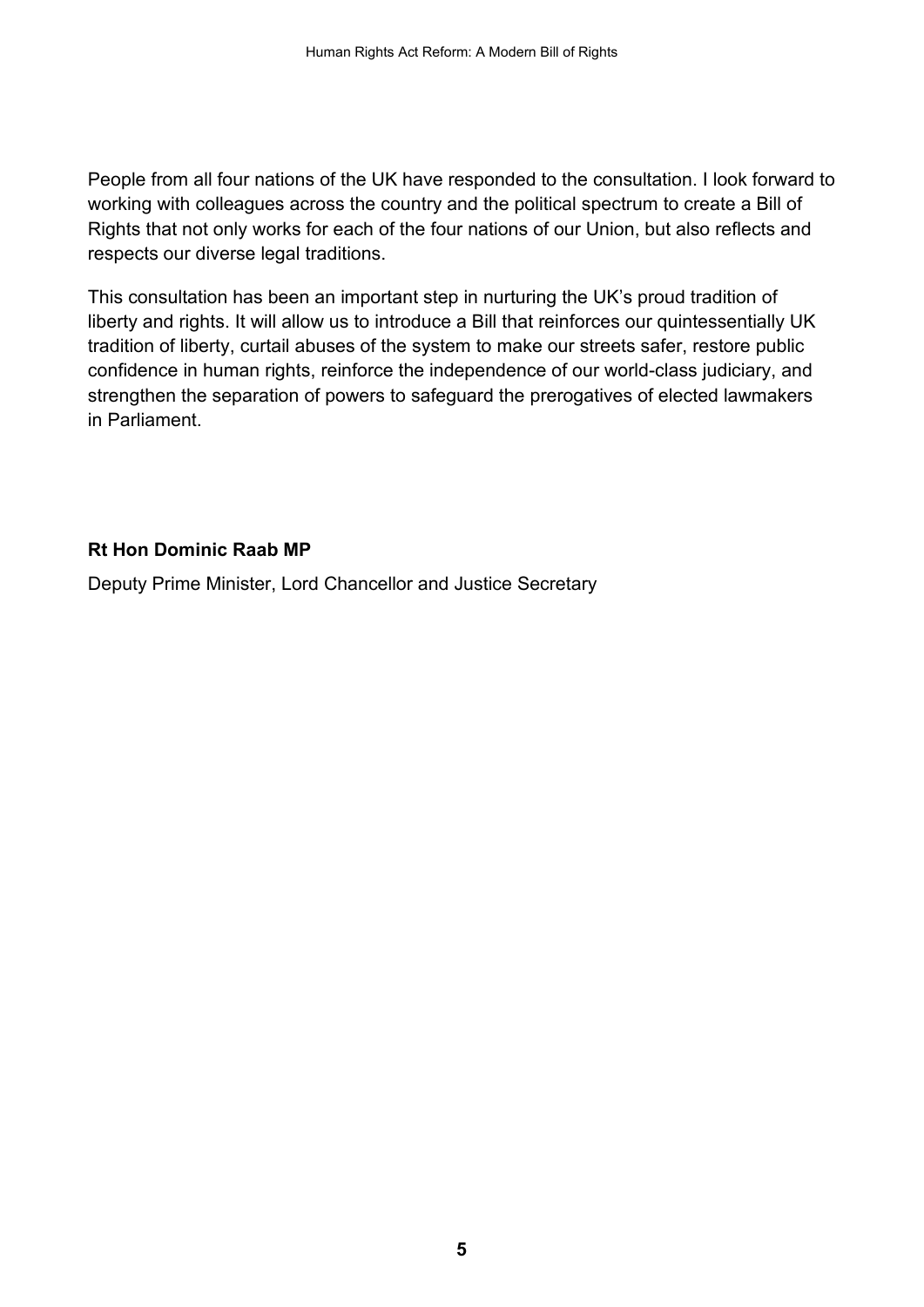## <span id="page-8-0"></span>**Executive Summary**

1. The consultation paper '*Human Rights Act Reform: A Modern Bill of Rights*' was published on 14 December 2021. It invited comments on proposals to revise and replace the Human Rights Act 1998 with a UK Bill of Rights. There were 29 questions in the consultation, covering the following topics which could be addressed in the Bill of Rights:

| The interpretation of Convention rights:<br>Section 2 of the Human Rights Act | <b>Devolved Administrations</b>                                                                                 |
|-------------------------------------------------------------------------------|-----------------------------------------------------------------------------------------------------------------|
| The position of the UK Supreme Court                                          | Public Authorities - Section 6                                                                                  |
| Trial by Jury                                                                 | <b>Extraterritorial Jurisdiction</b>                                                                            |
| <b>Freedom of Expression</b>                                                  | Qualified and limited rights                                                                                    |
| A permission stage for human rights claims                                    | Deportations in the public interest                                                                             |
| Judicial remedies                                                             | Illegal and irregular migration                                                                                 |
| Positive obligations                                                          | Remedies and the wider public interest                                                                          |
| The will of Parliament – Section 3                                            | Emphasising the role of responsibilities<br>within the human rights framework                                   |
| Declarations of Incompatibility                                               | Facilitating consideration of and<br>dialogue with Strasbourg, while<br>guaranteeing Parliament its proper role |
| <b>Remedial Orders</b>                                                        | Impacts                                                                                                         |
| Statement of Compatibility – Section 19                                       |                                                                                                                 |

- 2. The consultation period closed on 8 March 2022, with extensions granted until 19 April 2022 to allow for those who would be assisted by an Easy Read or audio version of the consultation. This report summarises the responses received, including how the consultation process influenced the final policy proposals contained within the Bill of Rights.
- 3. The Ministry of Justice hosted ten consultation events during the consultation period with hundreds of stakeholders from across the United Kingdom invited to participate. The purpose of these sessions was to hear initial views on the proposals, and to answer any clarificatory questions. Ministers also hosted three meetings with stakeholders to discuss the proposals, and the Deputy Prime Minister visited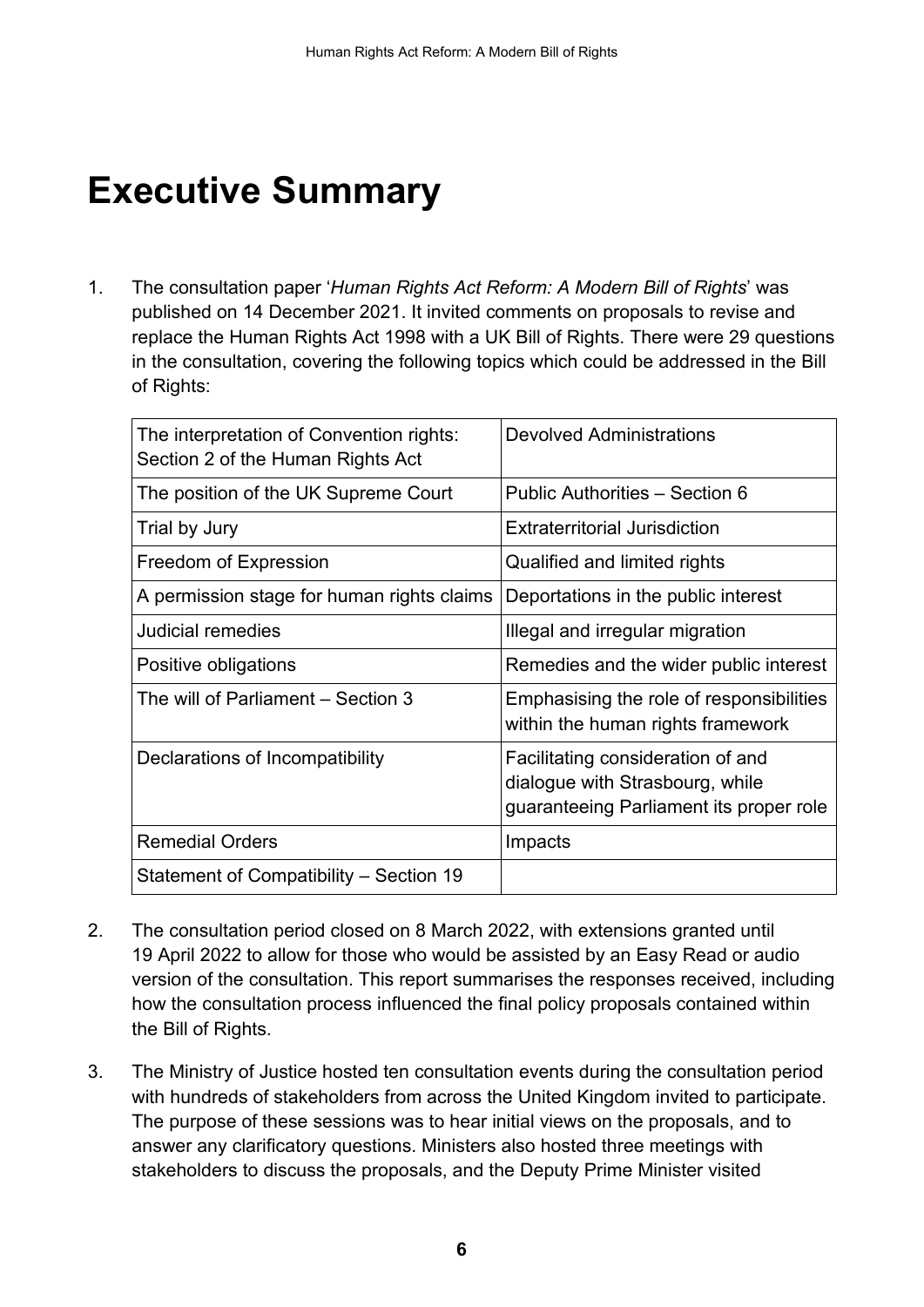Scotland, Wales, and Northern Ireland to discuss the proposals with members of the devolved governments, legislatures, main political parties and judiciaries.

- 4. The overview of impacts which accompanied the consultation was updated to take account of evidence provided by stakeholders during the consultation period and formed part of the Impact Assessment for the Bill of Rights, which is published alongside this document.
- 5. A Welsh language response paper can be found on gov.uk.
- 6. A total of 12,873 responses to the consultation paper were received. Responses were received from members of the public, academics, think-tanks, legal professionals and law firms, non-governmental organisations and charities, among others.
- 7. We carefully considered each response for the overall sentiment espoused towards the reforms, including whether respondents supported or opposed specific proposals, evidence of impacts of the proposals, and any alternative ways of tackling the issues raised in the consultation.
- 8. The responses received can broadly be split into two types: those which did not address the consultation questions in detail but expressed a general opinion on the consultation ("**sentiment analysis**"); and those which answered some or all of the questions specifically ("**thematic analysis**"). Most of the detailed comments and percentages in the Government's response, therefore, come from thematic analysis.
- 9. Following consideration of the responses and further policy development, the Government has produced proposals which are set out below in the following sections:
	- Respecting our common law traditions and strengthening the role of the UK Supreme Court;
	- Restoring a sharper focus on protecting fundamental rights;
	- Preventing the incremental expansion of rights without proper democratic oversight;
	- Emphasising the role of responsibilities within the human rights framework;
	- Facilitating consideration and dialogue with Strasbourg, while guaranteeing Parliament its proper role; and
	- Impacts.
- 10. An executive summary of the Government's proposals follows.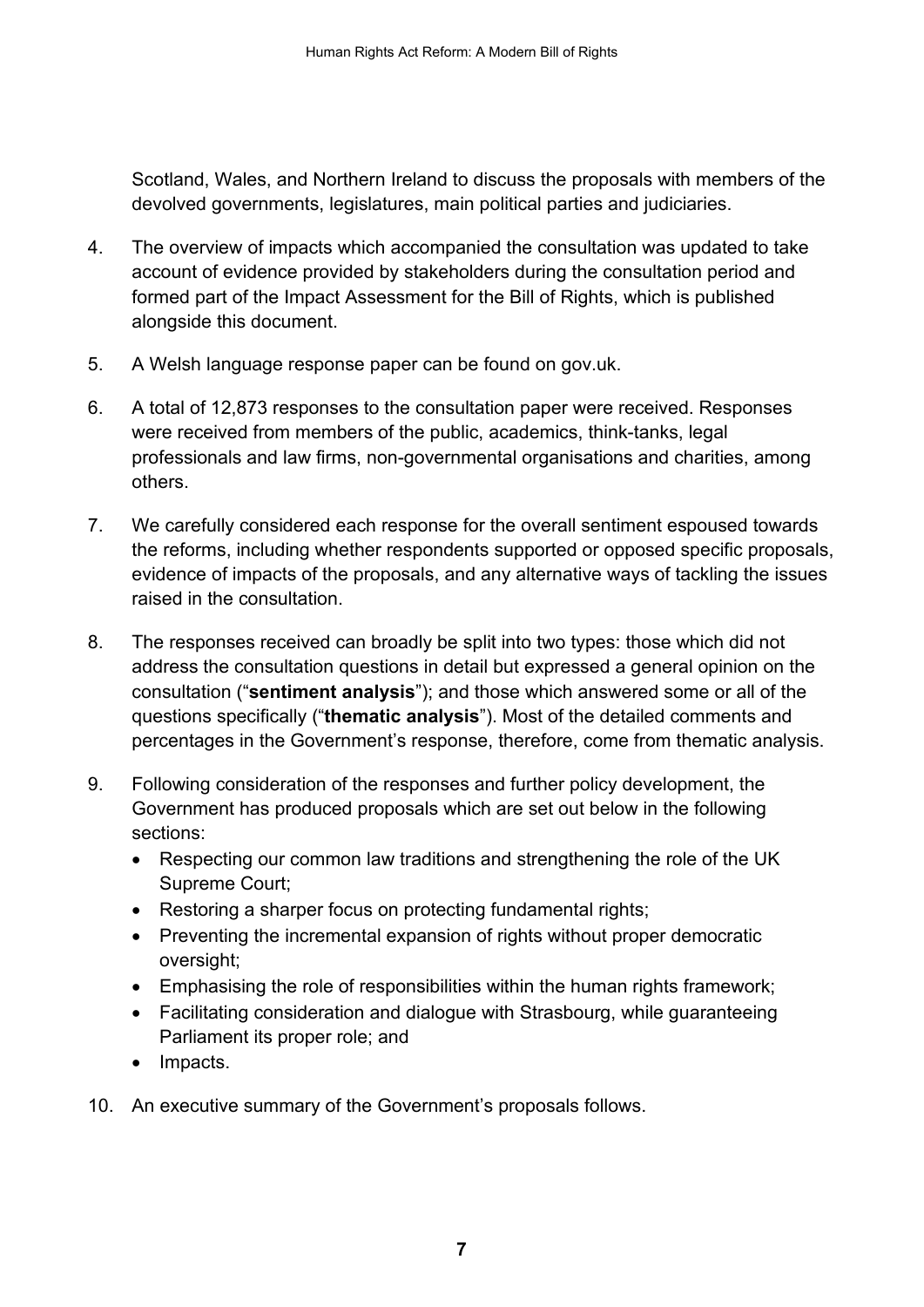### **Respecting our common law traditions and strengthening the role of the UK Supreme Court**

- 11. This section of the consultation document focused on the interpretation of Convention rights (section 2 of the Human Rights Act), the position of the Supreme Court, trial by jury and freedom of expression. As set out in the document, the Bill of Rights will continue to respect the UK's international obligations as a party to the Convention, and will retain all the substantive rights currently protected under the Convention and the Human Rights Act. The document outlines that the Government's proposals will help strengthen our common law tradition, reduce our reliance on Strasbourg case law and reinforce the supremacy of the UK Supreme Court in the interpretation of human rights. The Bill of Rights will:
	- Replace section 2 with a provision to direct courts to have particular regard to the text of the Convention rights themselves, and provide that they may have regard to the preparatory work of the Convention, the common law and the civil law of Scotland, in order to encourage courts not to focus exclusively on Strasbourg case law;
	- Provide that domestic courts must not extend the protection of the Convention rights further than the European Court of Human Rights in Strasbourg would go, and affirm explicitly that they are not required to follow or apply Strasbourg case law (but may continue to have regard to it);
	- Affirm explicitly that the UK Supreme Court is the ultimate judicial arbiter in interpreting our domestic rights;
	- Provide that the right to a fair trial is capable of being secured by jury trial, insofar as this is prescribed by law in each jurisdiction;
	- Strengthen protection for freedom of speech by introducing a provision that is stronger than section 12 of the Human Rights Act, to give additional weight to the right. We will ensure that the responsibility for attaching this greater weight is borne by all public authorities while recognising that freedom of speech must also be balanced against the need to protect national security, keep people safe and take steps to protect against harm to individuals; and
	- Make specific provision for the protection of journalists' sources, to ensure that they are better protected.

### **Restoring a sharper focus on protecting fundamental rights**

12. This section of the consultation document focused on the introduction of a permission stage for human rights claims, judicial remedies (section 8 of the Human Rights Act) and positive obligations. The Government's proposals will restore a sharper focus on fundamental rights, including by ensuring trivial cases are filtered earlier and giving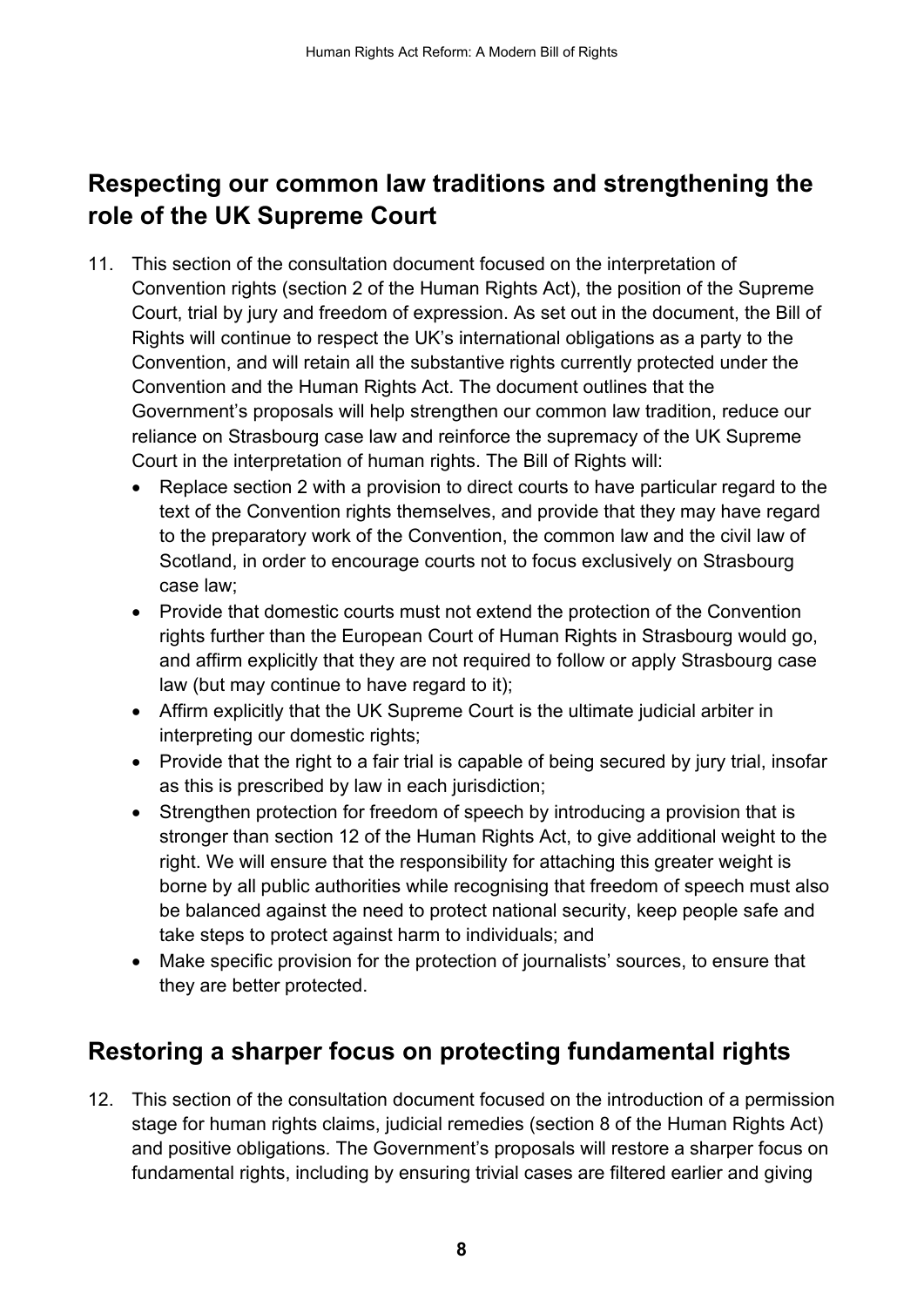the UK courts greater clarity regarding the interpretation of rights and imposition by implication of positive obligations. The Bill of Rights will:

- Introduce a permission stage modelled on the Strasbourg Court's admissibility criteria, in Article 35 of the Convention. In particular, it will apply where Convention rights are relied on in judicial review and other civil claims, such as in private law proceedings. The permission stage will include a requirement that a claimant must have suffered a significant disadvantage in order to bring a human rights claim (subject to exceptional public interest);
- Enshrine a set of principles for awarding damages to allow UK courts to consider such awards in a UK context, and ensure that the UK courts do not award higher damages than they consider the Strasbourg Court would award. We will also introduce a provision for courts to take account of all the circumstances of the case when making an award, including the wider public interest, and to consider expressly certain factors such as the relevant conduct of the individual seeking damages, any other remedy they have been granted, and the impact on a public authority's ability to continue to provide services to society as a whole, including future awards of damages in similar cases; and
- Prevent new interpretations of rights that create or expand positive obligations, in order to mitigate burdens on public authorities and enable operational experts to exercise greater discretion in the allocation of resources.

### **Preventing the incremental expansion of rights without proper democratic oversight**

- 13. This section of the consultation document focused on respecting the will of Parliament, when legislation is incompatible with the Convention rights, statements of compatibility (section 19 of the Human Rights Act), application to the devolved administrations, public authorities, extraterritorial jurisdiction, qualified and limited rights, deportations, illegal and irregular migration and remedies. The Government's proposals will prevent the incremental expansion of rights without proper democratic oversight, including by limiting the duty on UK courts to interpret legislation enacted by Parliament compatibly with Convention rights, and by limiting on the court's powers when considering deportation and certain rights, but also touching on other aspects of the rights framework. The Bill of Rights will:
	- Remove the courts' power to interpret legislation in ways that are not in line with the ordinary meaning of the words and the overall purpose of the statute, which will ensure that laws will be interpreted in a manner that is consistent with the will of Parliament;
	- Give courts a wider ability to declare secondary legislation incompatible, as an additional available remedy;
	- Make clear that the Bill of Rights itself cannot be amended by a remedial order;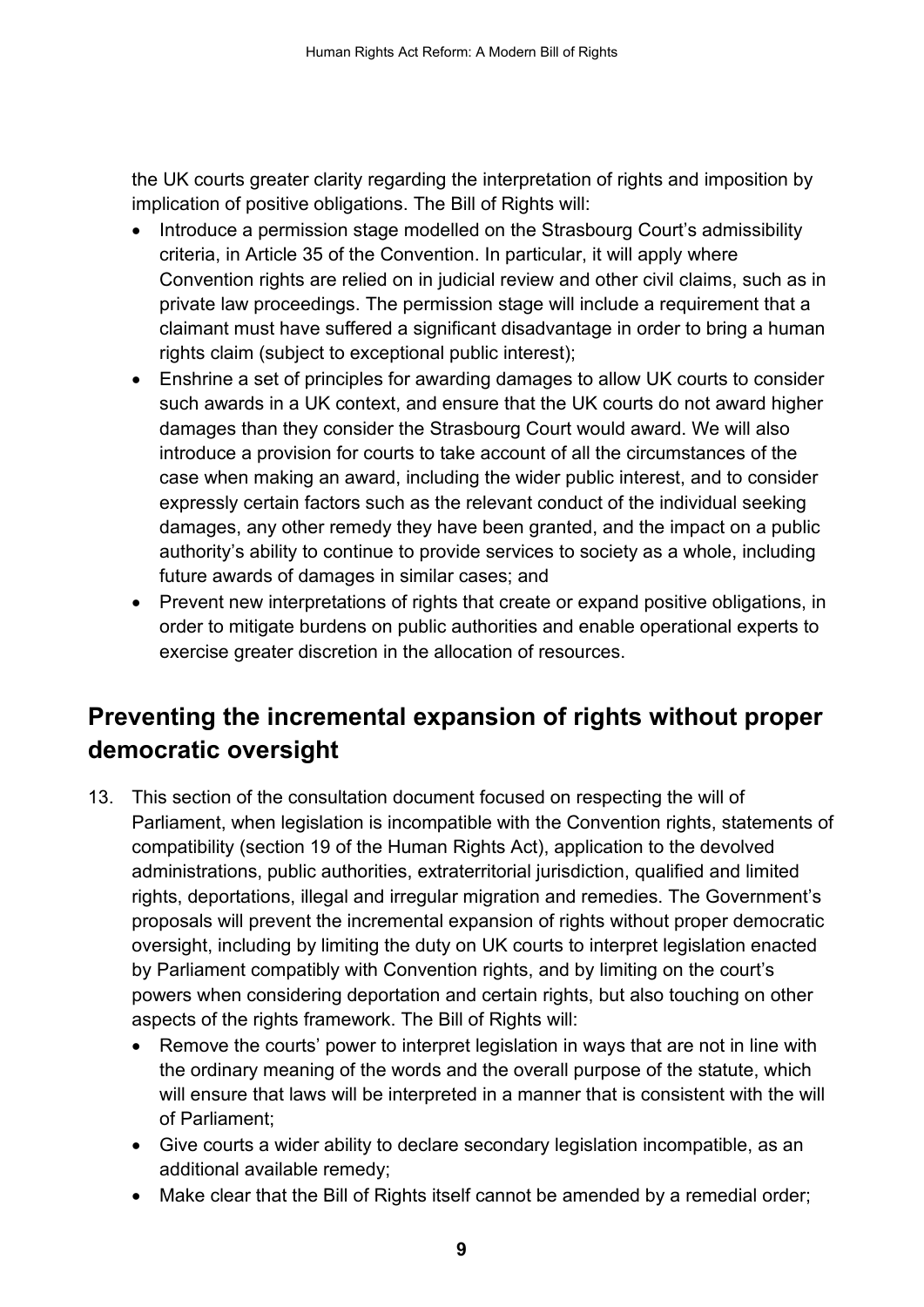- Not replicate the section 19 obligation to make a statement of compatibility, in order to move away from the simplistic binary options which it offers. This will encourage innovative and creative policy making which better achieves Government aims, without preventing human rights impacts from being considered during the passing of a Bill;
- Implement a single human rights framework for the UK that respects its diverse legal traditions, but which is also founded on principles common to all;
- Replace section 6 with a similar provision but with an amended scope to make clear that when public authorities are giving effect to the will of Parliament, they will not be acting unlawfully under the Bill of Rights. This will deliver greater certainty for public services to do the jobs entrusted to them, without the constant threat of having to defend against human rights claims;
- Prevent claims from being brought under the Bill of Rights in relation to military operations overseas in line with the intentions of the Convention's drafters. This will signal our commitment at domestic level to the principle that the Bill of Rights should not apply in the context of military operations overseas;
- Provide guidance to courts, stating that where Parliament has expressed its view on the public interest through primary legislation, courts should give deference to that view;
- Introduce a framework to guide the courts in how they consider deportation laws in respect of Article 8 (right to respect family and private life) appeals by foreign national offenders. We will also establish limits on the courts' power when they are considering appeals against deportation made on Article 6 grounds (right to a fair trial).
- Ensure the courts are able to consider all the circumstances of the case when determining whether to award damages, and their quantum, with reference to a number of factors. These include the relevant wider conduct of claimants, and the potential impact of any award of damages on the ability of the public authority to perform its functions.

### **Emphasising the role of responsibilities within the human rights framework**

14. This section of the consultation document focused on the Government's view that our new human rights framework should reflect the importance of responsibilities. The Bill of Rights will introduce provisions to ensure that courts expressly consider a claimant's relevant wider conduct when considering whether to make an award of damages. This will affirm the connection which exists between rights and responsibilities, and put on a statutory footing the courts' ability to take into account all the circumstances of the case in making that determination.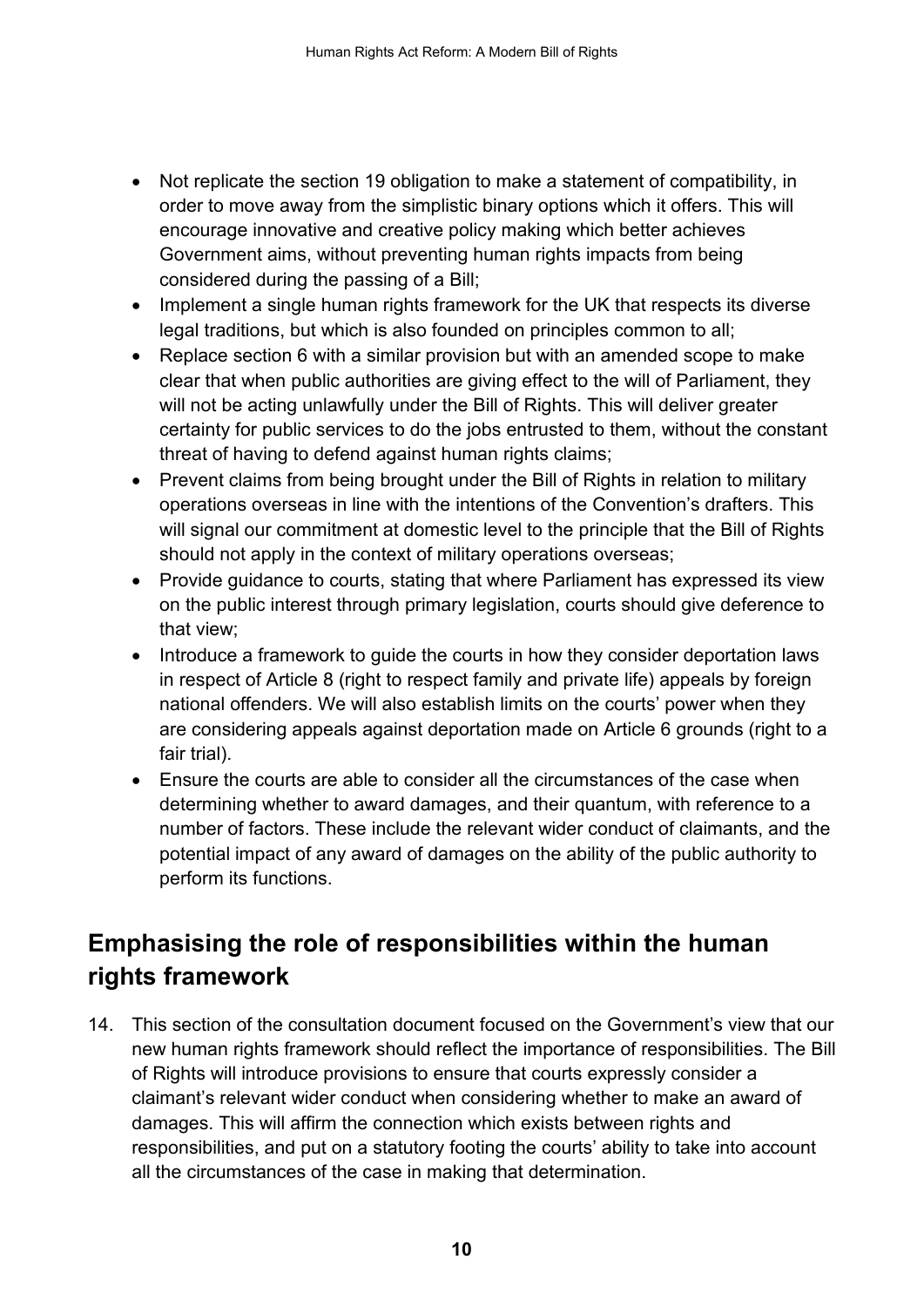### **Facilitating consideration and dialogue with Strasbourg, while guaranteeing Parliament its proper role**

- 15. This section of the consultation document focused on how the democratic responsibility for legislation, and the power to legislate, lies ultimately with Parliament, and the Government's belief that this should be reflected in our arrangements for responding to Strasbourg judgments. The Bill of Rights will:
	- introduce provisions to require that the Secretary of State lays any adverse Strasbourg judgments against the UK before Parliament; and
	- affirm Parliament's supremacy in the exercise of the legislative function, by clarifying the status in UK law of Strasbourg judgments and decisions.

#### **Further measures not included in the consultation**

- 16. In addition to the measures raised in the consultation document, the Bill of Rights will contain the following additional measures:
	- A provision that obliges all those who interpret Convention rights to have regard to the importance of reducing risk to the public from those who have been convicted of a criminal offence during the term of a custodial sentence. This is intended to support the Government's proposed parole reforms and strengthen the Government's hand in fighting Article 8 claims from prisoners opposing their placement in separation centres. It may also strengthen the Government's ability to defend human rights claims brought regarding the deportation of foreign national offenders;
	- A provision to confirm that interim measures issued by the Strasbourg Court pursuant to Rule 39 of its Rules of Court are not part of domestic UK law; and
	- Finally, the Government also wishes to implement the Strasbourg judgment in *SW v United Kingdom*, which became final in September 2021. This case related to restrictions on the availability of damages for judicial acts done in good faith under the Human Rights Act (section 9). The Strasbourg Court found a violation of the right to private and family life (Article 8). We will therefore restate section 9 of the Human Rights Act, but include a further amendment allowing for damages to be available where an individual's rights under Article 8 are violated as a result of a judge following an unfair procedure.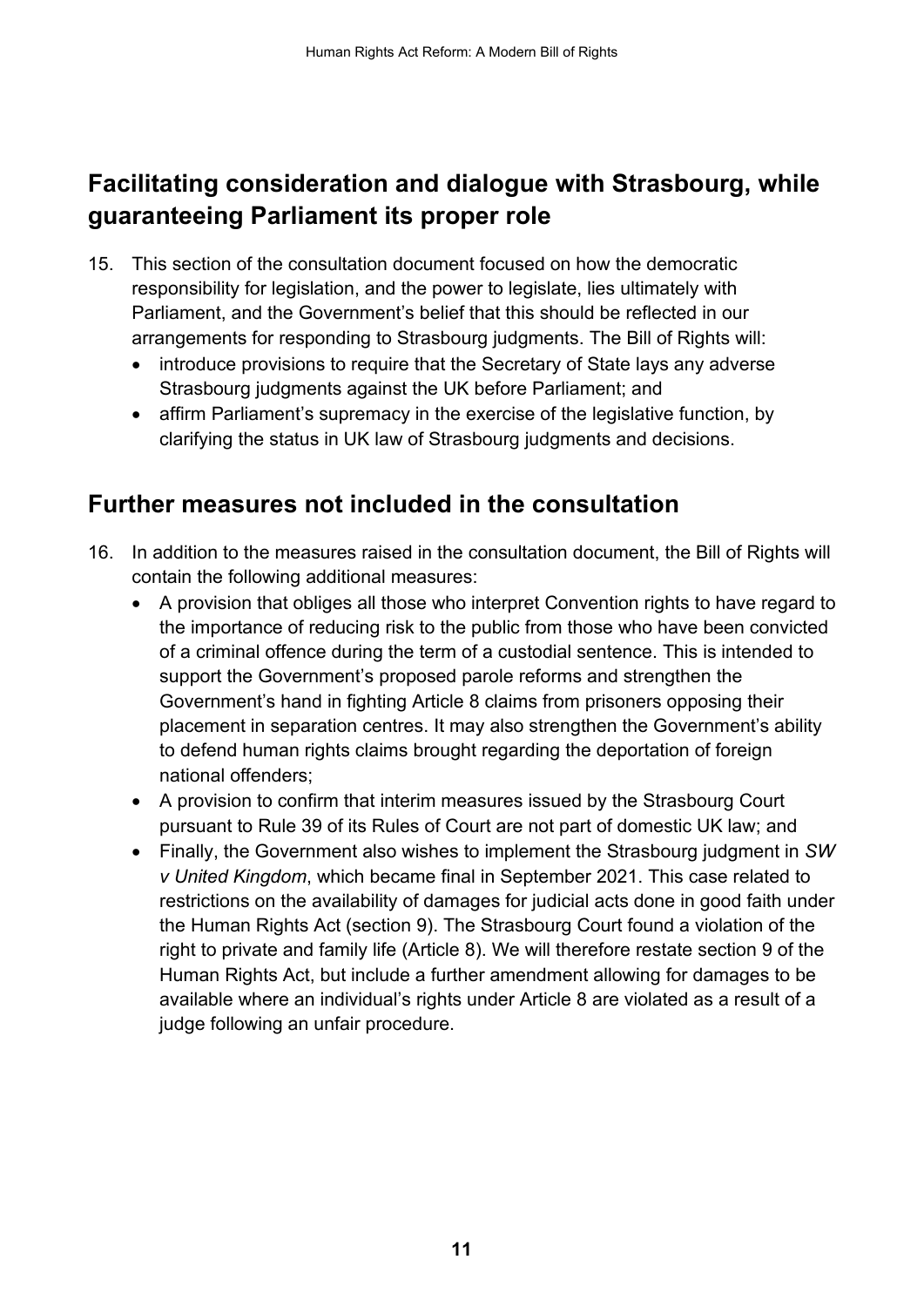### <span id="page-14-0"></span>**Chapter 1 – Respecting our common law traditions and strengthening the role of the Supreme Court**

- 17. This chapter focuses on the responses to the Government's proposals to help strengthen our common law tradition, reduce our reliance on case law which comes from the European Court of Human Rights, and help to reinforce the supremacy of the UK Supreme Court in the interpretation of human rights. This chapter will cover the following proposals:
	- The interpretation of Convention rights: section 2 of the Human Rights Act;
	- The position of the UK Supreme Court;
	- Trial by jury; and
	- Freedom of expression.

### <span id="page-14-1"></span>**The interpretation of Convention rights: section 2 of the Human Rights Act**

- 18. Under section 2 of the Human Rights Act, courts in the UK must 'take into account' any relevant Strasbourg jurisprudence. In the early years of the HRA, the Government contends that the courts went too far in following virtually every Strasbourg decision. Whilst there has been a little retreat from this maximalist position, the ambiguity of the instruction to 'take into account' Strasbourg case laws remains a source of uncertainty. In the consultation, we proposed correcting this by promoting a home-grown approach tailored to the UK's traditions of liberty and rights.
- 19. In Question 1 of the consultation, we asked for views on illustrative draft clauses (which can be found in appendix 2 of the consultation document), as a means of achieving this. Of the 1,870 respondents who addressed this question directly**,** 1,052 (56%) preferred no change from the current framework**.** 416 respondents (22%) preferred Option 2, 378 (20%) preferred neither option; and 24 (2%) preferred Option 1.
- 20. 1,270 respondents also mentioned that the Strasbourg Court ensures that the UK Government is kept in check, while 943 respondents highlighted that the courts already draw on a wide range of laws when making their decisions, therefore there was no case for change. 63 respondents noted that we should be governed by common law.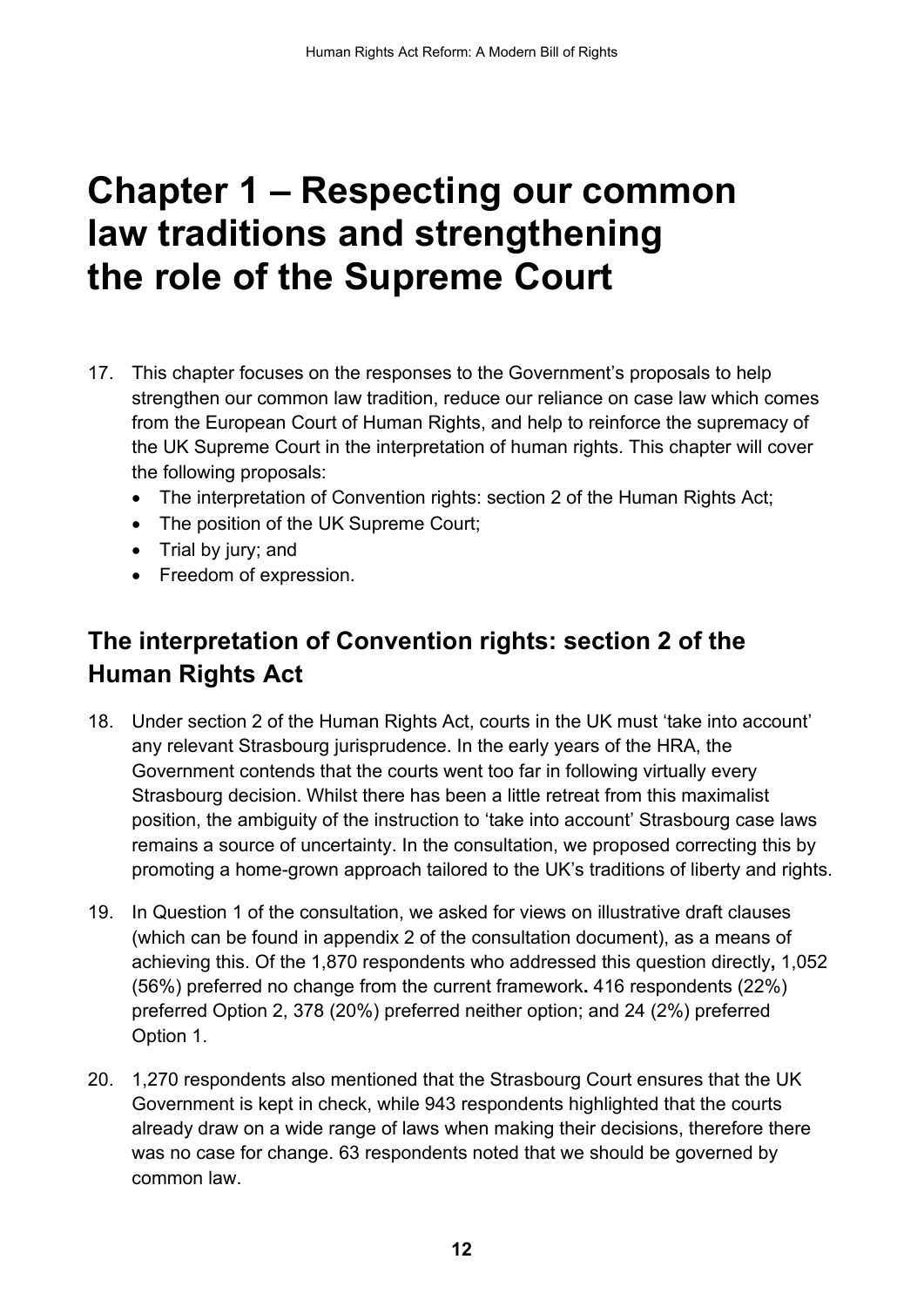- 21. We have carefully read the responses provided to this question and have considered the arguments. This included those responses which commented on the approach of the Independent Human Rights Act Review (IHRAR) Panel to this issue. The IHRAR Panel recommended that section 2 should be amended to give greater prominence to the common law.
- 22. The Government wants to emphasise the importance of the development of rights under the common law. This would contribute to placing less emphasis on the role that decisions of the Strasbourg Court play in influencing UK courts.
- 23. When considering rights, courts will also be directed to pay particular regard to the text of the right itself, and in construing that text may have regard to the preparatory work of the European Convention on Human Rights *(the travaux préparatoires*).
- 24. Through these new provisions, we will encourage domestic courts to interpret rights with more autonomy from Strasbourg, helping to ensure the UK's distinct context and traditions are recognised and reflected.
- 25. The consultation document also noted the risk that domestic courts might take a more expansive interpretation of rights than would be taken by the Strasbourg Court, observing that since public authorities, unlike applicants, cannot take their case from the domestic courts to the Strasbourg Court, there would be no way to correct this. In recent cases, the Supreme Court has held that domestic courts should not take such interpretations, unless they are fully confident that the Strasbourg Court would do so in the same circumstances. [1](#page-15-1) The Government will reflect this approach in legislation in the Bill of Rights.
- 26. The illustrative clauses in the consultation document also included provisions stating that courts may consider case law from other jurisdictions. Following the consideration of these responses and having conducted further policy development, we have decided not to proceed with this aspect of the proposal.

### <span id="page-15-0"></span>**The position of the UK Supreme Court**

27. The principle that our Parliament and devolved legislatures should make law and that our courts should interpret it is a key element of our democratic system, and recognising the sovereignty of Parliament and the autonomy of our domestic courts is fundamental to the Government's proposed reforms. Under the Human Rights Act, the domestic courts have generally treated Strasbourg case law as having

<span id="page-15-1"></span><sup>&</sup>lt;sup>1</sup> [AB, R \(on the application of\) v Secretary of State for Justice \[2021\] UKSC 28 \(9 July 2021\) \(bailii.org\)](https://www.bailii.org/uk/cases/UKSC/2021/28.html) and [R \(on the application of Elan-Cane\) \(Appellant\) v Secretary of State for the Home Department](https://www.supremecourt.uk/cases/uksc-2020-0081.html)  (Respondent) - [The Supreme Court.](https://www.supremecourt.uk/cases/uksc-2020-0081.html)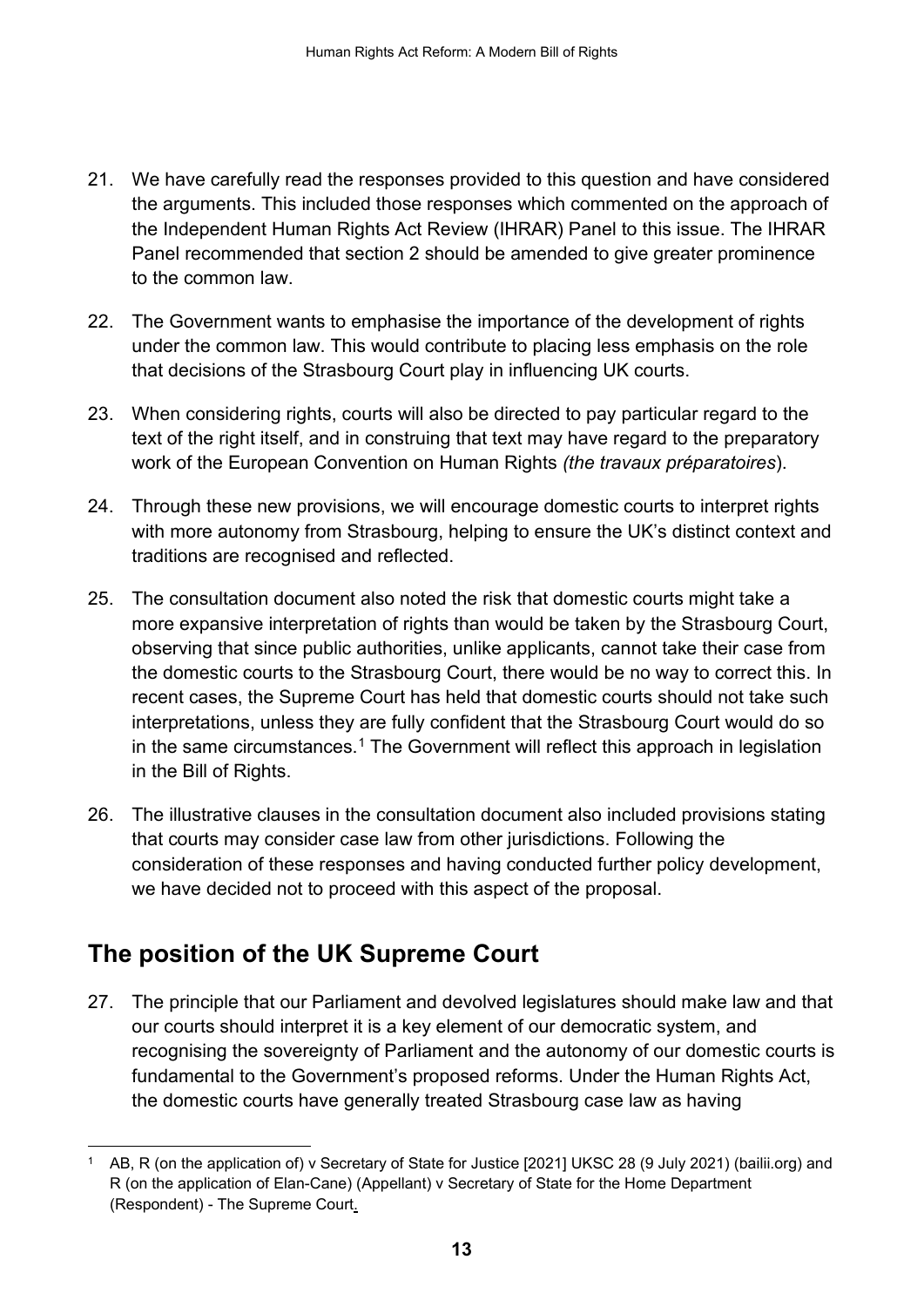presumptive authority, which should be followed unless there are special circumstances. This approach has indirectly resulted in the supremacy of the UK Supreme Court being undermined by Strasbourg.

- 28. In Question 2 of the consultation, we asked how the Bill of Rights could make clear that the UK Supreme Court is the ultimate judicial arbiter of our laws.
- 29. 1,763 respondents mentioned that they would prefer no change from the existing arrangement. 714 respondents mentioned that section 2 already makes it clear that the UK Supreme Court does not have to follow Strasbourg Court judgments.
- 30. 213 respondents mentioned that there needs to be a separation of power between the courts and Parliament. 44 respondents mentioned that we should 'enshrine' the Supreme Court's status in law.
- 31. We have carefully read the responses provided to this question. The Government is clear that there must be no confusion about the role of the UK Supreme Court in relation to the Strasbourg Court and wishes to make that role explicit within the Bill of Rights.
- 32. The Bill of Rights will, therefore, make clear in a provision that the UK Supreme Court is the ultimate judicial authority on questions concerning the meaning of the rights in the Bill of Rights. The Government believes that the Bill of Rights will make sure that this is properly understood in all contexts.

### <span id="page-16-0"></span>**Trial by jury**

- 33. Many of the principles of a fair trial are contained in the common law and our constitutional heritage. Magna Carta provided that 'to no one will we [the monarch] sell, to no one deny or delay right or justice'. The Bill of Rights in 1689 set out further provisions including prohibitions on excessive fines, bail and protecting jury trial. The Convention recognises trial by jury, but only to the extent that the Strasbourg Court found that jury trials are capable of being consistent with the right to a fair trial which is protected by Article 6. The Government believes that there is scope to recognise trial by jury in the Bill of Rights, given its significant historical place in our legal traditions, and the role jury trials can play in securing the fairness of certain trials.
- 34. In Question 3 of the consultation, we asked if the qualified right to jury trial should be recognised in the Bill of Rights. Of the 2096 respondents, 1,696 (81%) agreed that the qualified right to jury trial should be recognised in the Bill of Rights.
- 35. 524 respondents mentioned that the right to jury trial is already recognised and no change is needed, while 453 respondents mentioned that jury trials are less likely to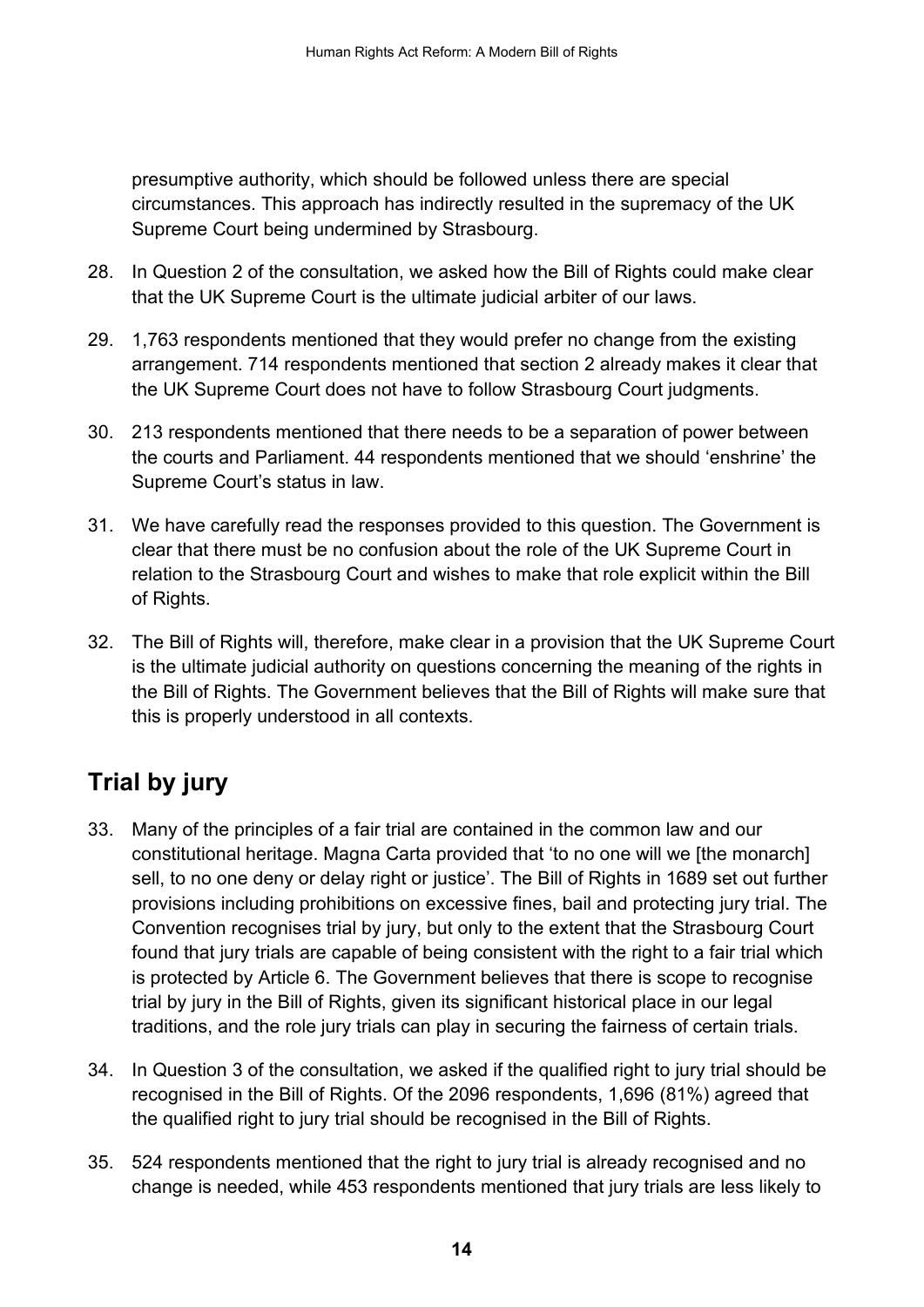be biased. 151 respondents also noted that an individual should have the right to be judged by their peers.

- 36. In line with the great majority of responses received, we want the Bill of Rights to recognise the importance of trial by jury within the framework set out in legislation. This would give greater prominence to a homegrown UK tradition which enjoys strong and widespread support. By enshrining the trial by jury in the Bill of Rights, we will demonstrate the UK's commitment to trial by jury as being capable of providing a fair trial under Article 6 ECHR.
- 37. A small number of respondents raised concerns regarding how enshrining such a right may interfere with the settled position in other nations in relation to jury trial, particularly Scotland. We have listened carefully to these concerns. Our proposals recognise the devolved nature of and different arrangements for trial by jury in different parts of the UK. The provision will only apply insofar as arrangements for trial by jury are determined in and continued to be determined by each jurisdiction, as is under the control of the UK Parliament for England and Wales, and of the Scottish Parliament and Northern Ireland Assembly respectively.

### <span id="page-17-0"></span>**Freedom of expression**

- 38. Freedom of expression is a unique and precious liberty on which the UK has historically placed great emphasis in our traditions of Parliamentary privilege, freedom of the press and free speech. The Government believes that the public interest is overwhelmingly assisted by the protection of freedom of expression and a free and vibrant media. Such freedoms underpin our democracy, ensures greater transparency and accountability, helps to prevent corruption, and preserves the space for wide and vigorous public debate.
- 39. In the consultation, the Government set out proposals which sought to attach greater weight to freedom of expression, providing clearer guidance to courts on how to balance the right with competing rights. The consultation document also expressed the intention to strengthen the protections for journalists' sources.
- 40. We asked how these proposals could best be incorporated into the Bill of Rights. Responses relating to the issue of freedom of expression (Questions 4–7) have been summarised below. Many of the responses were submitted as general responses to Questions 4–7 and have all been taken into account.
- 41. In Question 4 of the consultation, we asked how the current position under section 12 of the Human Rights Act could be amended to limit interference with the press and other publications through injunctions or other relief. 630 respondents mentioned that no change was required to the current framework. 108 respondents noted that a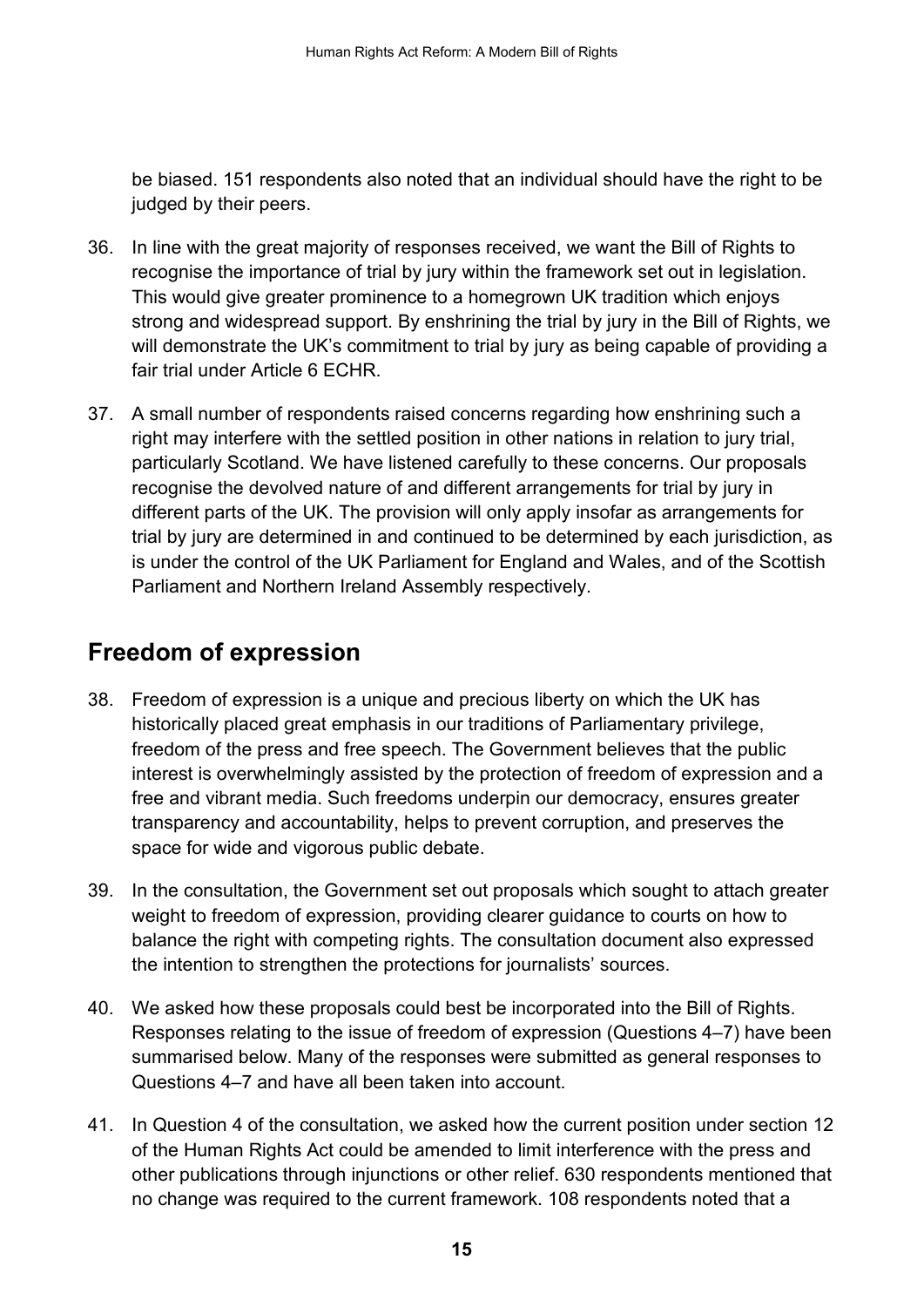privacy balance must be considered whilst 60 respondents mentioned that only the most exceptional circumstances justify an injunction. 59 respondents mentioned that there should be no limits on freedom of expression and therefore no injunctions.

- 42. In Question 5 of the consultation, we asked how clearer guidance could be given to the courts about the utmost importance attached to Article 10 and what guidance could be derived from other international models. 684 respondents mentioned that no change is required to the current framework whilst 115 respondents mentioned that only the most exceptional circumstances justify interference. On international models, 31 respondents suggested the model of the United States of America is useful to examine when giving the upmost importance to freedom of expression.
- 43. In Question 6 of the consultation, we asked what further steps could be taken in the Bill of Rights to provide stronger protection for journalists' sources. 543 respondents mentioned that additional steps are required to protect journalists' sources while 339 respondents mentioned that no change is required as protections are currently set at the right level. However, 67 respondents mentioned that protections are already too strong.
- 44. In Question 7 of the consultation, we asked if there are any other steps that the Bill of Rights could take to strengthen the protection for freedom of expression. 878 respondents mentioned that no change is required whilst 227 respondents argued that absolutely no limits should be made on freedom of expression. 51 respondents noted that limits should be imposed on social media companies and their ability to censor content.
- 45. We have carefully considered the consultation responses provided. The Government considers that freedom of speech – meaning the ECHR right to freedom of expression so far as it consists of a right to impart ideas, opinions, or information by means of speech, writing or images (including in electronic form) – is of particular importance. Freedom of speech within the law underpins our democracy, ensures greater transparency and accountability, and preserves the space for wide and vigorous public debate. Therefore, the Bill of Rights will strengthen the right to freedom of speech specifically, rather than other aspects of Article 10 and freedom of expression more widely. This reflects the importance of free speech in our society and will ensure that individuals feel empowered to partake in wide-ranging public debate.
- 46. We will provide that great weight should be placed on the importance of protecting freedom of speech whenever courts or other public authorities are considering an issue involving freedom of speech, and when balancing the right with other rights and protections.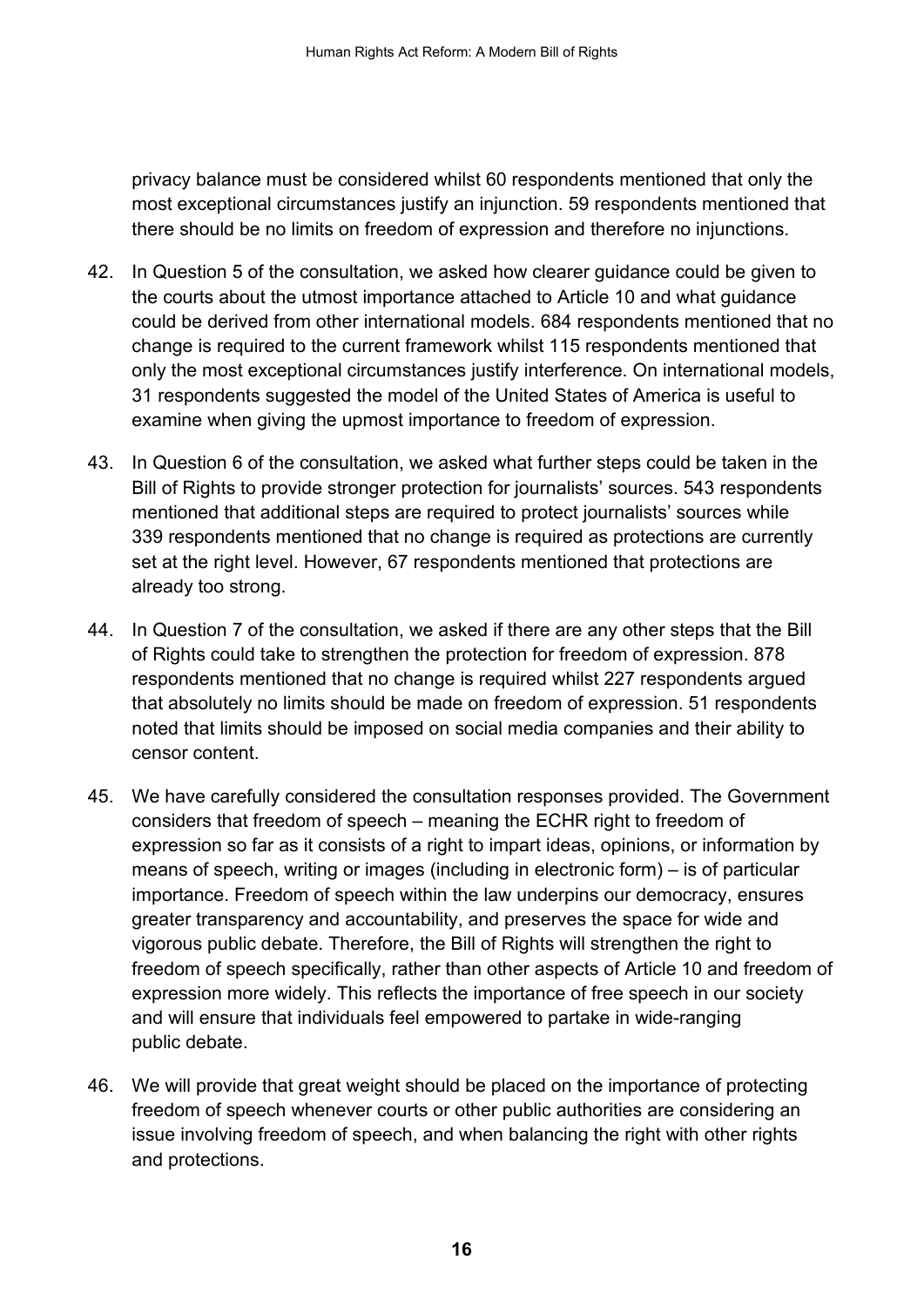- 47. Although our proposals will give greater weight to freedom of speech, it remains a qualified right which, as with Article 10 overall, can be restricted where it is reasonable and appropriate to do so. The Government also recognises that there are certain circumstances in which the right to freedom of speech should not be strengthened. The Bill of Rights will outline specific exceptions, for example national security interests.
- 48. We believe that journalists have an important role in our society, providing scrutiny and holding those in positions of power to account. Therefore, we have made specific provision for journalists' sources in the Bill of Rights, to make sure that they are properly protected. The provision will introduce a higher test for courts to consider before they can order a journalist to disclose their source. The Bill will require there to be a compelling reason in the public interest to allow in the disclosure of a journalist's source, and great weight will be given to the public interest in protecting journalists' sources.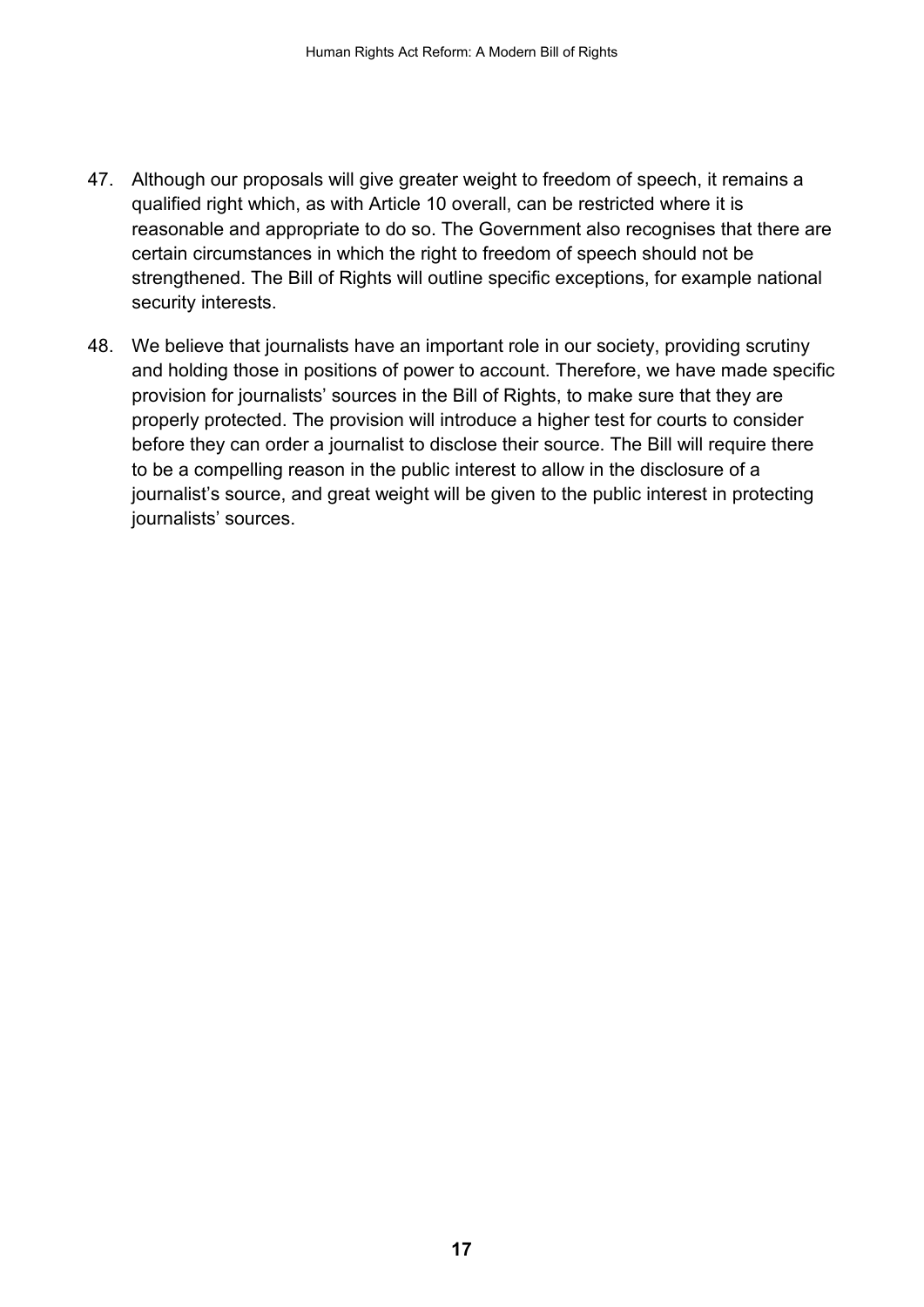## <span id="page-20-0"></span>**Chapter 2 – Restoring a sharper focus on protecting fundamental rights**

- 49. This chapter focuses on proposals to restore a sharper focus on protecting fundamental rights. This includes ensuring that focus remains on genuine human rights claims, protecting the balance between rights and responsibilities, and reducing burdens on public authorities. The chapter will cover:
	- A permission stage for human rights claims;
	- Judicial remedies: section 8 of the Human Rights Act; and
	- Positive obligations.

#### <span id="page-20-1"></span>**A permission stage for human rights claims**

- 50. The Government believes that human rights provide fundamental individual guarantees in society, but that trust in that system is lost when trivial cases come before the courts. The Government contends that courts should focus on cases where there has been serious harm or loss.
- 51. In Question 8 of the consultation, we asked if a condition that a claimant has suffered a 'significant disadvantage' in order to bring a claim under the Bill of Rights, as part of a permission stage for such claims, would be an effective way to ensure courts focus on genuine human rights matters. Of the 2,867 respondents who directly responded to this question, 2,568 (90%) responded no, and 299 (10%) responded yes. 816 respondents mentioned that the term 'significant disadvantage' is subjective and needs defining. 803 respondents mentioned that all human rights cases have the right to be heard and 703 respondents mentioned that there is no evidence that the current system is being abused or that spurious claims are being brought. 611 respondents noted that there was already a permission stage for judicial review cases.
- 52. In Question 9 of the consultation, we asked whether a permission stage should also include an 'overriding public importance' limb for exceptional cases that fail to meet the 'significant disadvantage' threshold, but where there is a highly compelling reason to be heard. Of the 1,913 who responded, 1,459 (76%) responded no, and 454 (24%) responded yes. 530 respondents preferred existing arrangements.
- 53. The Government remains convinced that introducing a permission stage is necessary to ensure that trivial claims do not undermine public confidence in human rights more broadly but has amended the proposal based on further policy development and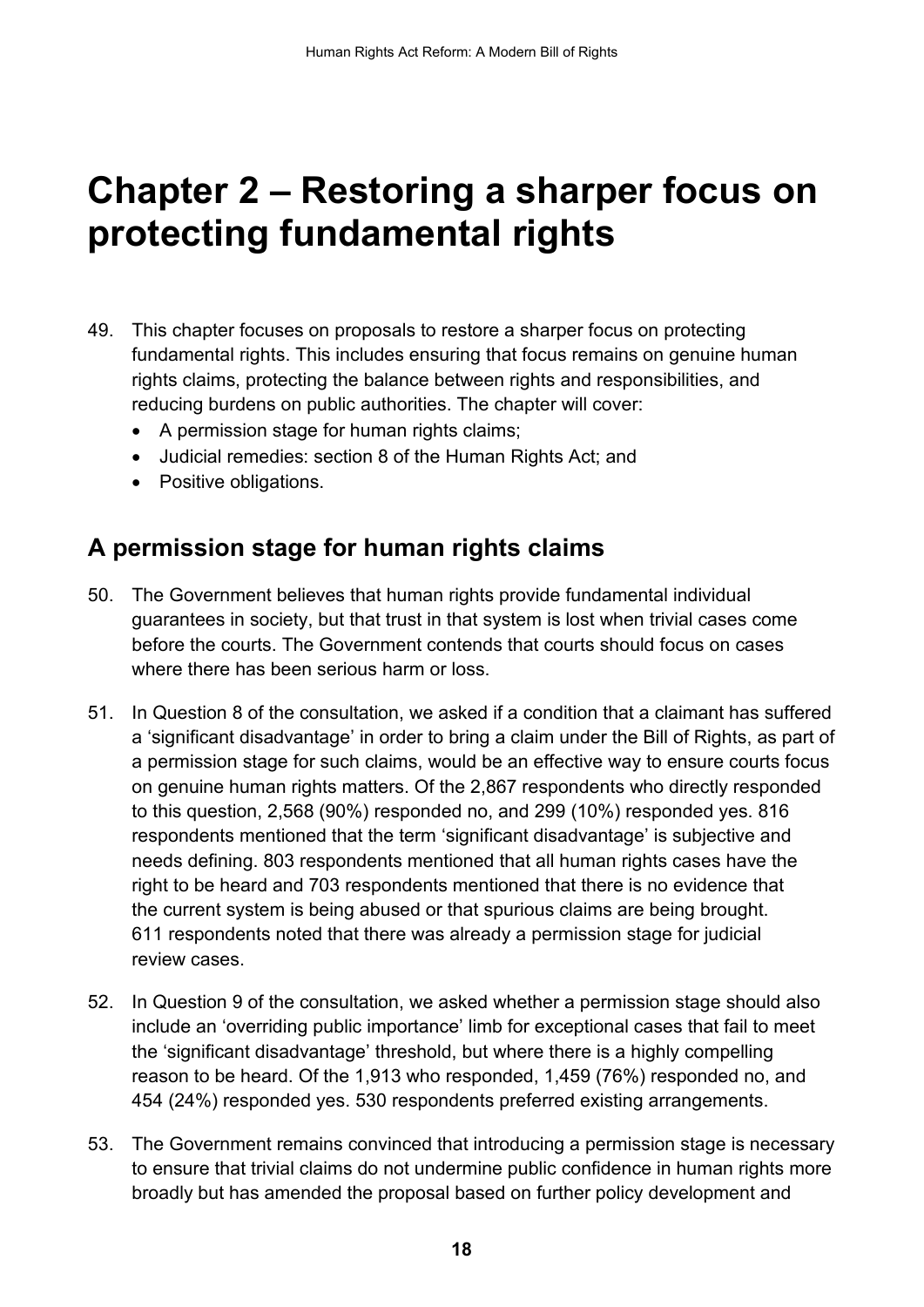analysis. The permission stage will be partly modelled on, and expressly linked to the jurisprudence under, the Strasbourg Court's admissibility criterion on 'significant disadvantage' in Article 35 of the Convention.

- 54. The permission stage will apply where Convention rights are relied on to bring certain proceedings against a public authority under the Bill of Rights.
- 55. The permission stage will not apply where a person relies on Convention rights in any legal proceedings brought against them or in establishing a cause of action arising other than under the Bill of Rights, for example, to develop a cause of action under the common law. Convention rights will continue to be enforceable in domestic courts across the UK.
- 56. This proposal will place responsibility on the claimant to demonstrate that they have suffered a significant disadvantage before a human rights claim can be heard in court. If a claimant cannot demonstrate that they have suffered a significant disadvantage, a claim could still proceed if a court considers there is a highly compelling reason to do so on the grounds of exceptional public interest. The permission stage for judicial review will only apply in England and Wales.

### <span id="page-21-0"></span>**Judicial remedies: section 8 of the Human Rights Act**

- 57. The Government wants the Bill of Rights to refocus rights-based claims on serious cases where a genuine injustice needs to be addressed, and not as a fall-back route to compensation on top of private law remedies. One proposal we consulted on involved strengthening the rule in section 8(3) of the Human Rights Act, requiring other claims to be considered when awarding damages. This would have required that applicants pursue any other claims they may have first, to allow the courts to decide whether private law claims already provide adequate redress.
- 58. In Question 10 of the consultation, we asked how else Government could best ensure that the courts can focus on genuine human rights abuses. 1,570 respondents mentioned that no change was required, whilst 672 respondents mentioned that the procedural restraints which currently exist are sufficient.
- 59. We have carefully considered responses to this question. The Government believes that changes are necessary to ensure focus is placed on serious cases of genuine injustice. However, we are not proposing to strengthen the existing rule in section 8(3) of the Human Rights Act.
- 60. Instead, the Bill of Rights will enshrine a set of principles in statute for awarding damages independent of that of the Strasbourg Court, and allowing UK courts to consider such awards in a UK context. We will also introduce a provision for courts to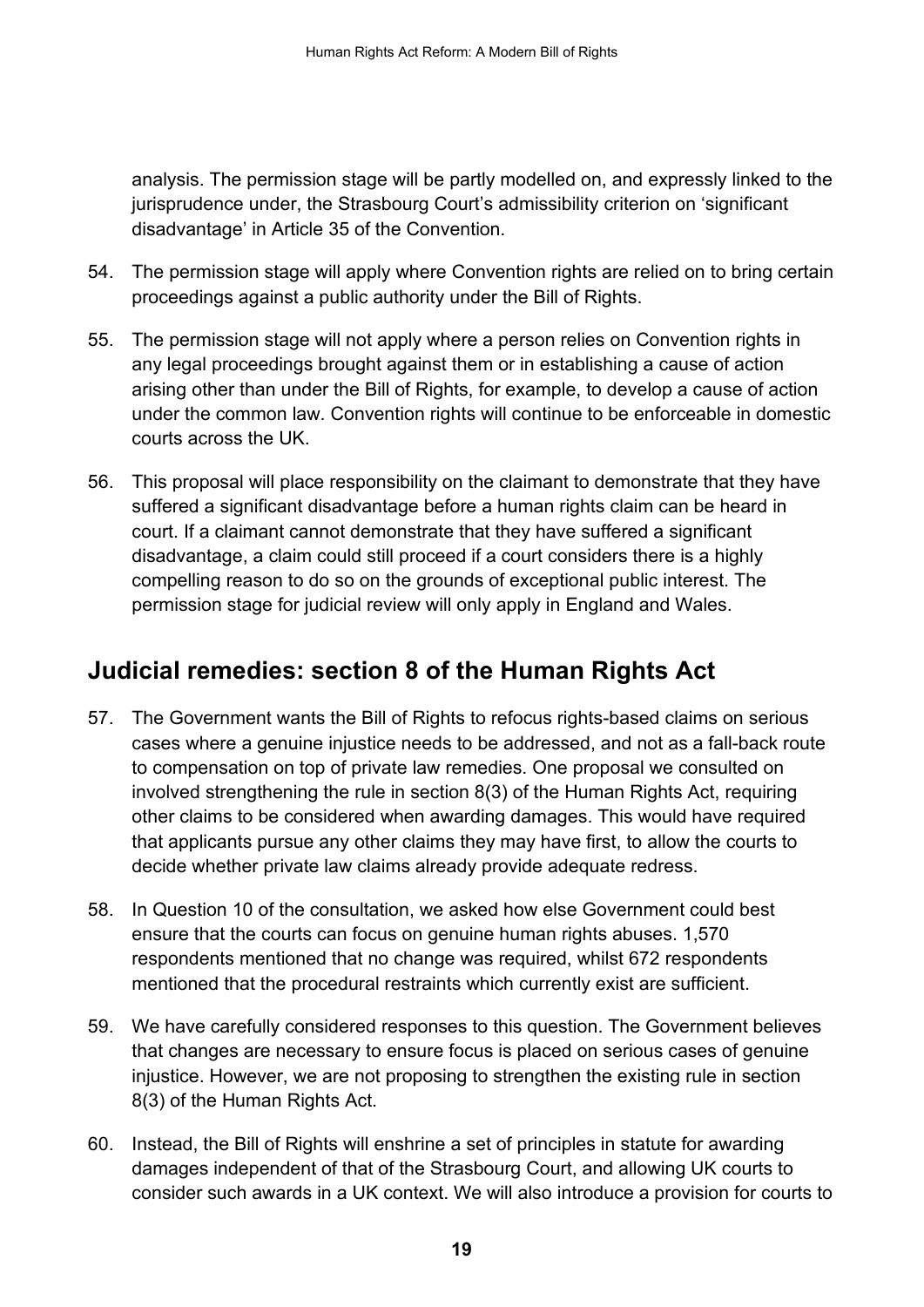take account of the public interest when making an award, by expressly considering certain factors such as the impact on a public authority's ability to continue provide services to society as a whole – this proposal aligns with the Government's policy in relation to remedies (Question 26).

61. The Bill will also implement the Strasbourg judgment in *SW v United Kingdom*, which became final in September 2021. This case related to restrictions on the availability of damages for judicial acts done in good faith under the Human Rights Act. The Strasbourg Court found a violation of the right to private and family life under Article 8. We will include provision to allow for damages to be available where an individual's rights under Article 8 are violated as a result of the judge following an unfair process.

### <span id="page-22-0"></span>**Positive obligations**

- 62. The ECHR Convention rights have been interpreted and incrementally expanded by the courts to require the state to discharge various 'positive obligations' – duties for public authorities to take proactive action to ensure the protection of someone's rights. Such obligations can skew operational priorities, and require public services to allocate scarce resources to contest and mitigate legal liability. An example of this is the preventive duties that have arisen around Article 2, and managing Threat to Life operations, as a result of the *Osman*[2](#page-22-1) judgment. Such operations can take up a substantial amount of police time and deprive the police of the ability to take their own decisions about where to allocate time and resources. The Government was interested in looking at ways to restrict the circumstances in which these obligations are imposed by what can amount to judicial legislation.
- 63. In Question 11 of the consultation, we asked how the Bill of Rights can address the imposition and expansion of positive obligations to prevent public service priorities from being impacted by costly human rights litigation. 1,596 respondents noted that no change is required to the current framework. 1,265 respondents mentioned that they believe positive obligations provide protection for vulnerable people and 874 respondents considered that this is not a genuine issue.
- 64. We have examined the sentiment given in responses to this question, and the Government is committed to reducing burdens on public authorities and enabling operational experts to exercise greater discretion over the allocation of resources.
- 65. The Bill of Rights will ensure that courts are unable to adopt new interpretations that impose positive obligations on public authorities. It will also restrict the application of existing obligations, by instructing courts to take into account a range of factors when

<span id="page-22-1"></span><sup>&</sup>lt;sup>2</sup> Osman v United Kingdom [1999] 29 EHRR 245 - see: [OSMAN v. THE UNITED KINGDOM \(coe.int\)](https://hudoc.echr.coe.int/fre#%7B%22itemid%22:%5B%22001-58257%22%5D%7D)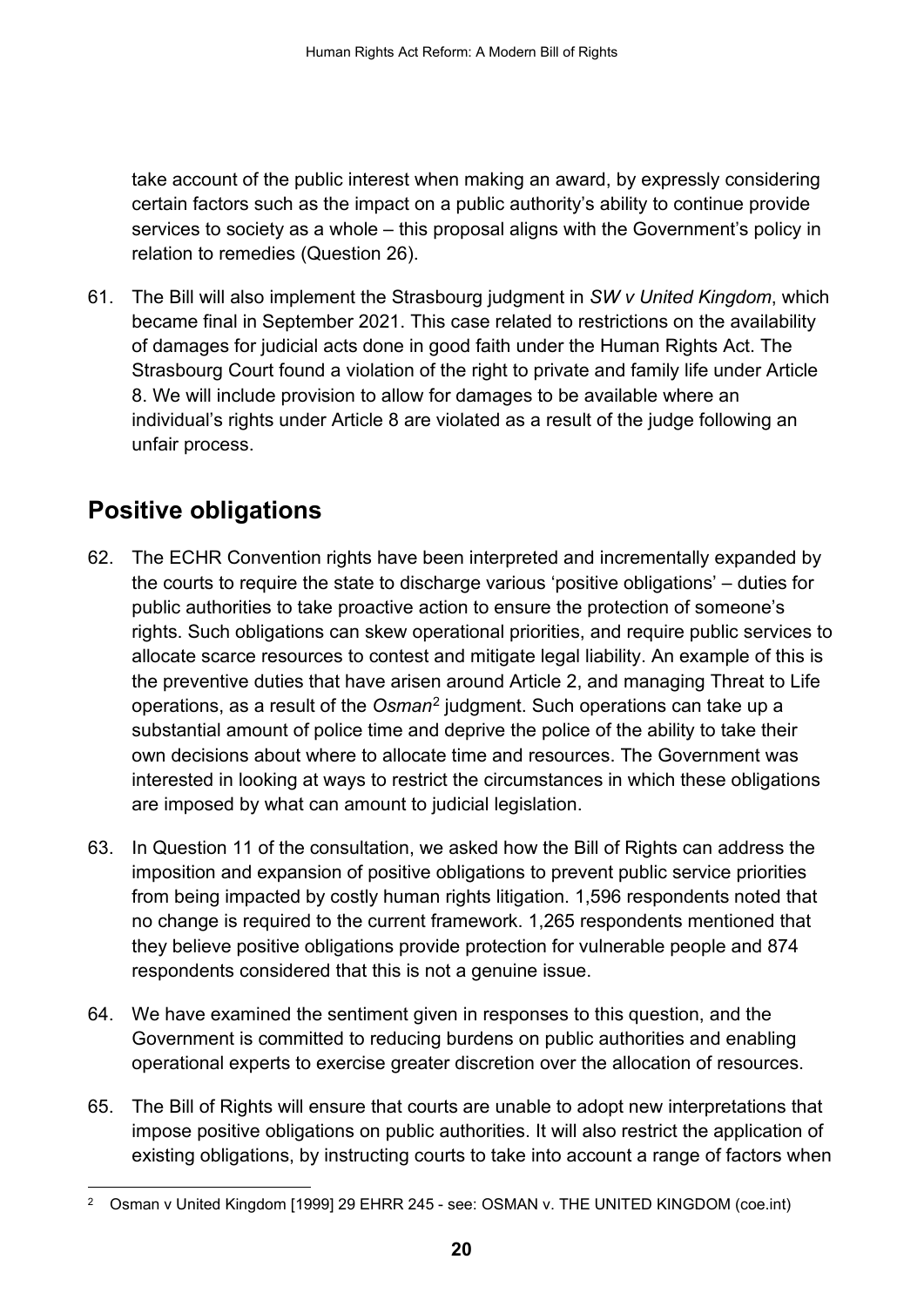considering whether the positive obligation applies, such as the public interest in enabling operational experts to exercise discretion in competing priorities, and the conduct of the person whose right has allegedly been breached.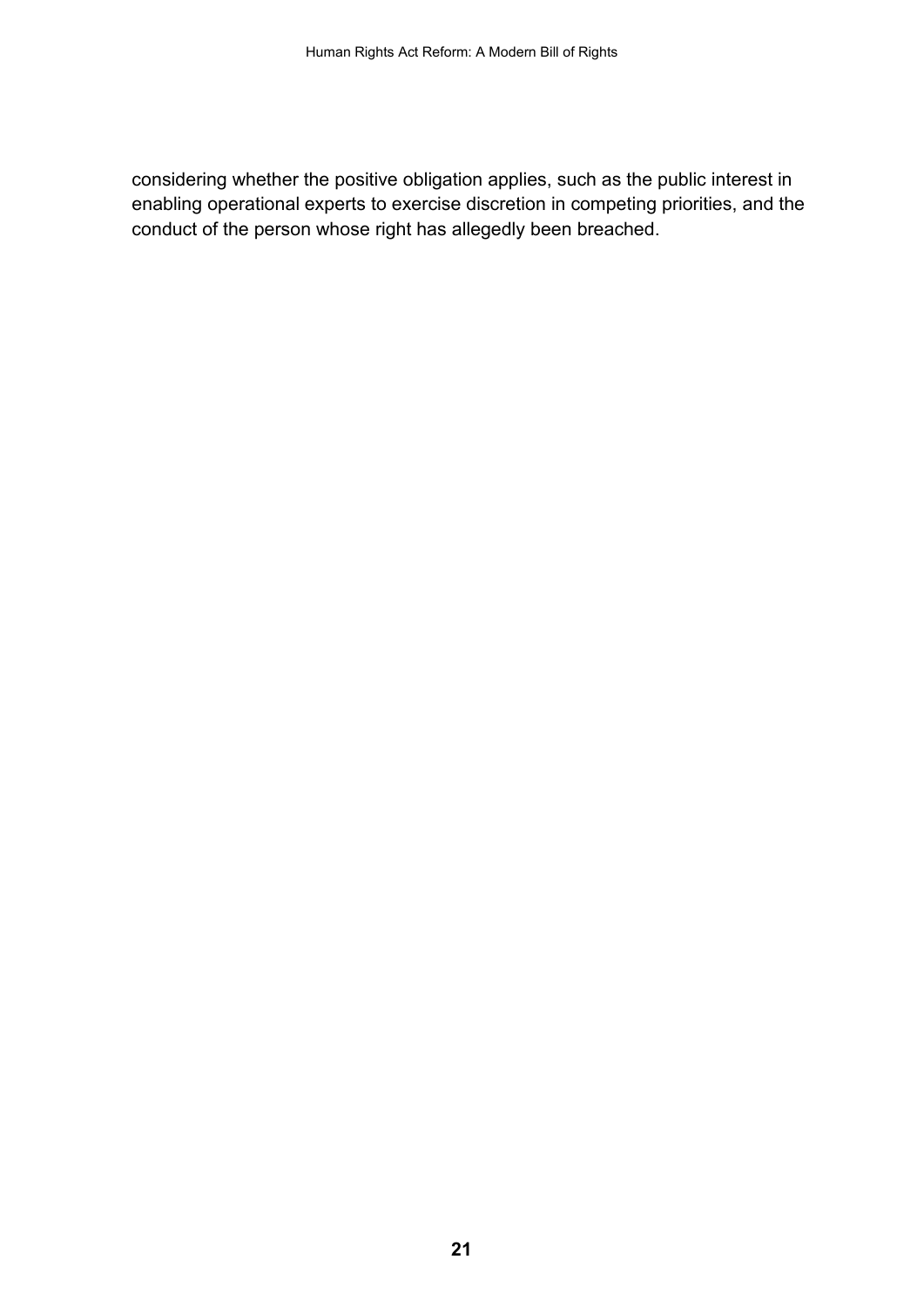### <span id="page-24-0"></span>**Chapter 3 – Preventing the incremental expansion of rights without proper democratic oversight**

- 66. This chapter focuses on the Government's proposals to prevent the incremental expansion of rights without proper democratic oversight, including by limiting the duty on UK courts to reinterpret legislation enacted by Parliament, and by clarifying restrictions on deportation, but also touching on other aspects of the rights framework. It covers:
	- The will of Parliament: section 3 of the Human Rights Act;
	- Declarations of incompatibility: section 4 of the Human Rights Act;
	- Remedial orders: section 10 of the Human Rights Act;
	- Statement of compatibility section 19 of the Human Rights Act;
	- Devolved Administrations;
	- Public authorities: section 6 of the Human Rights Act;
	- Extraterritorial jurisdiction;
	- Qualified and limited rights;
	- Deportations in the public interest;
	- Illegal and irregular migration; and
	- Remedies and the wider public interest.

### <span id="page-24-1"></span>**Respecting the will of Parliament: section 3 of the Human Rights Act**

- 67. As set out in the consultation, the Government believes that section 3 of the Human Rights Act has resulted in an expansive approach with courts adapting legislation, rather than merely interpreting it. We think that a less expansive interpretive approach would provide greater legal certainty, a clearer separation of powers, and a more balanced approach to the proper constitutional relationship between Parliament and the courts on human rights issues. We therefore believe that section 3 should be repealed, allowing the ordinary, common law principles of statutory interpretation to apply.
- 68. The Government notes the IHRAR Panel's recommendation to improve Parliament's role, particularly that of the Joint Committee on Human Rights (JCHR), in scrutinising section 3 judgments. The IHRAR Panel recommended that consideration be given as to how parliamentary consideration of section 3 judgments could be improved.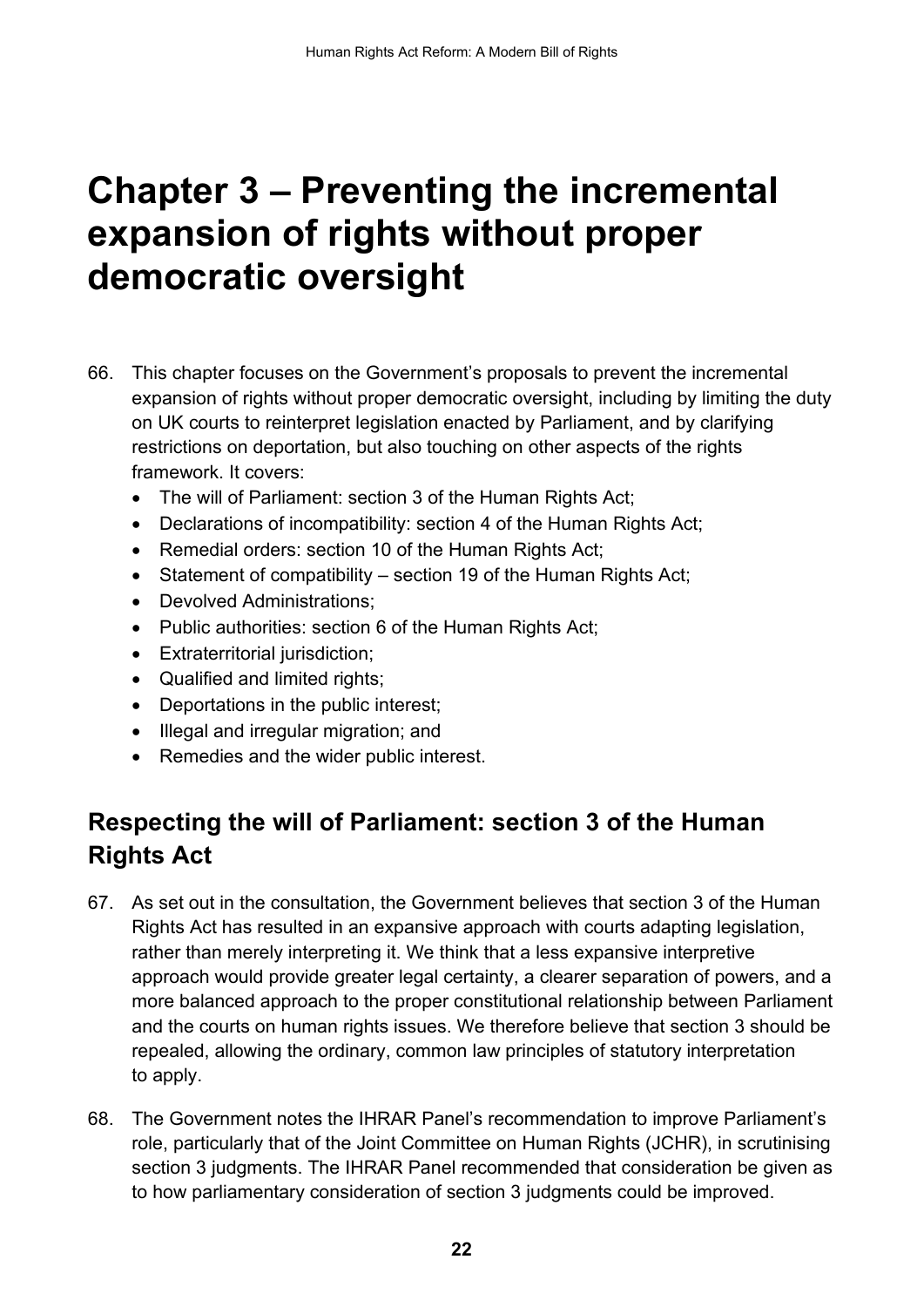Finally, the IHRAR Panel recommended the creation of a judgments database to increase transparency in the application of section 3.

- 69. In Question 12 of the consultation, we invited views on the options for amending section 3, with reference to the illustrative clauses for Option 2 (which can be found in appendix 2 of the consultation document). Of the 2,256 who responded directly to this question, 1,773 (79%) preferred 'neither – prefer no change', 249 (11%) preferred 'neither', 86 (4%) preferred 'Option 1', and 88 (4%) preferred 'Option 2'.
- 70. The Government remains convinced that reform of section 3 is needed to provide a clearer separation of powers between the courts and Parliament. We therefore intend to repeal section 3. This will rebalance the approach to solving human rights issues in favour of Parliament. The courts will no longer have additional interpretative powers to change the interpretation of legislation to make it compatible with the Convention rights. Instead it will be for Parliament to legislate following a declaration of incompatibility.
- 71. The repeal of section 3 will be accompanied by a power to make secondary legislation to preserve the effect of interpretations made under that section. This is to aid legal certainty in situations where an interpretation made under section 3 is an established part of the legislative scheme.
- 72. Provisions to replace section 3 will not be applied to law made under the devolution acts. Devolved legislation that is not compliant with Convention rights is beyond the competence of the devolved authorities. The devolution acts have procedures in place to deal with such issues, and these reforms are not attempting to disrupt those.
- 73. In Question 13 of the consultation, we asked how Parliament's role in engaging with, and scrutinising, section 3 judgments could be enhanced. Of the 1,407 who responded directly to this question, 762 respondents mentioned other reasons (including, for example, that such a change could be made under Parliament's internal procedures and does not require legislation), 571 respondents mentioned that no change is required to the current framework and 103 respondents mentioned that a cross party working group (such as the JCHR) should scrutinise section 3 judgments.
- 74. In Question 14 of the consultation, we asked whether a new database should be created to record all judgments that rely on section 3 in interpreting legislation. Of the 1,532 who responded directly to this question, 832 (56%) stated no and 637 (44%) responded yes. 643 respondents gave a reason for or against the proposal, such as that the database should cover all judgments made by UK courts, whether or not they are relevant to the Human Rights Act. 416 respondents mentioned that such a database would be costly.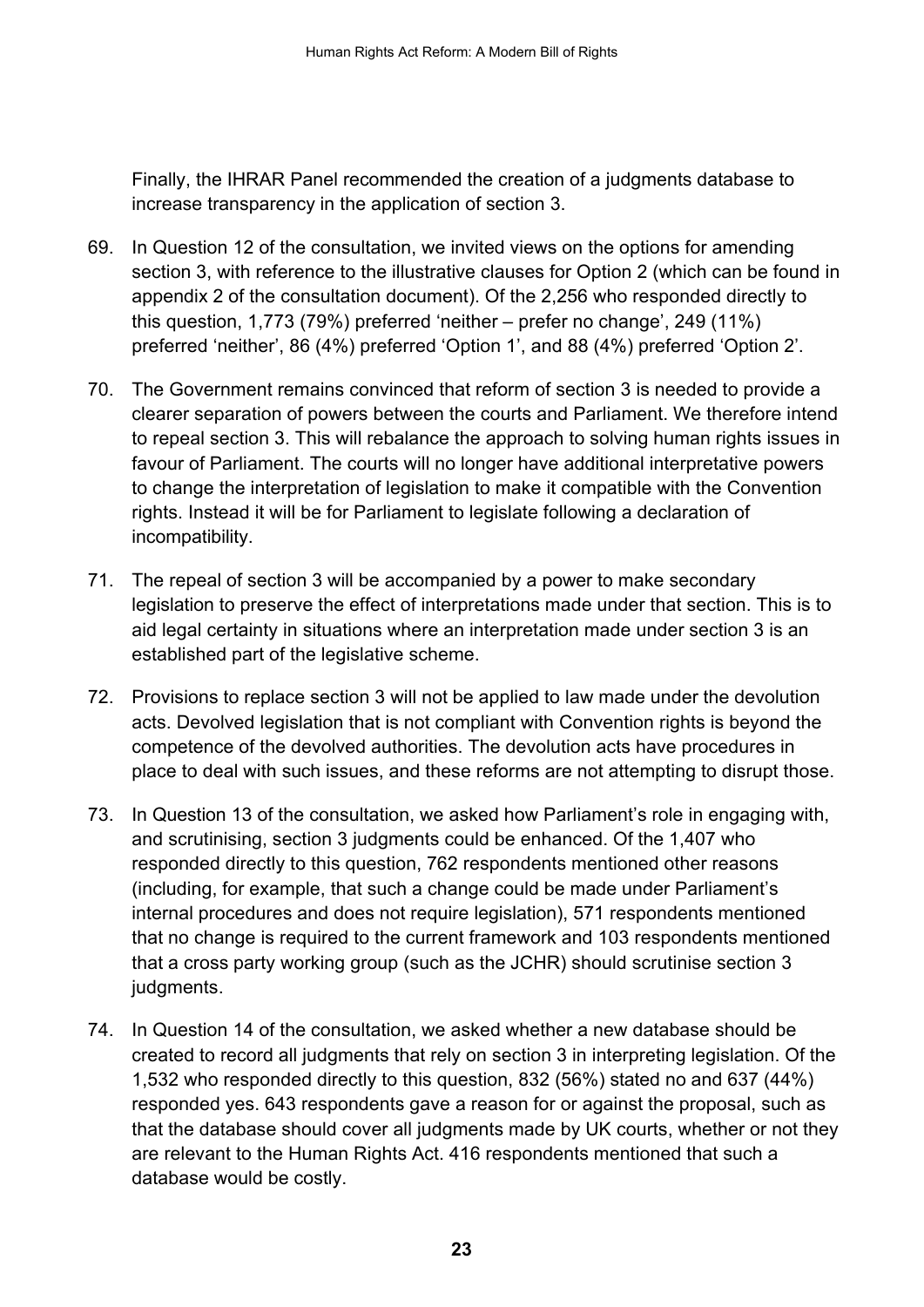75. Having considered this proposal further, the Government will not be proceeding with proposals to enhance the role of Parliament in scrutinising section 3 judgments, or the creation of a database of such judgments, in the Bill of Rights.

### <span id="page-26-0"></span>**When legislation is incompatible with the Convention rights: sections 4 and 10 of the Human Rights Act and quashing orders**

#### **Declarations of incompatibility**

- 76. The Government believes that declarations of incompatibility have been an effective way of recognising the democratic role of Parliament, by facilitating dialogue between the courts and Parliament. Under the Human Rights Act, declarations of incompatibility can only be made in relation to secondary legislation (like Regulations and Orders) where the Act of Parliament under which the legislation is made requires the incompatibility. Section 4 does not otherwise apply in relation to secondary legislation. Under the law as it stands, the courts can, amongst other things, declare secondary legislation invalid or disapply the provision in question. The Government, therefore, asked in the consultation whether there is a case for providing that declarations of incompatibility should also be the only remedy available to courts in relation to certain secondary legislation.
- 77. In Question 15 of the consultation, we asked whether the courts should be able to make a declaration of incompatibility for all secondary legislation, as they can currently do for Acts of Parliament. Of the 2,307 who responded directly to this question, 1,717 (74%) responded no and 590 (26%) responded yes. 1,355 respondents mentioned that they believe no change is required to the current framework. In addition, 61 respondents mentioned that declarations of incompatibility should be extended to all secondary legislation.
- 78. The Government remains convinced that reform is needed to give courts a wider ability to declare secondary legislation incompatible. However, we will not make this the only options for courts. They will retain existing powers alongside this new option. By opening secondary legislation to more declarations of incompatibility, courts will have the option to use this power as an alternative remedy.

#### **Quashing Orders**

79. Section 1 of the Judicial Review and Courts Act 2022 allows courts making quashing orders in judicial review proceedings in England and Wales to include provision suspending the effects of the order for a limited period of time, or removing or limiting any retrospective effect of the quashing. The section sets out a presumption that these powers will be exercised if it appears to the court that including such provision would, as a matter of substance, offer adequate redress. It specifies a number of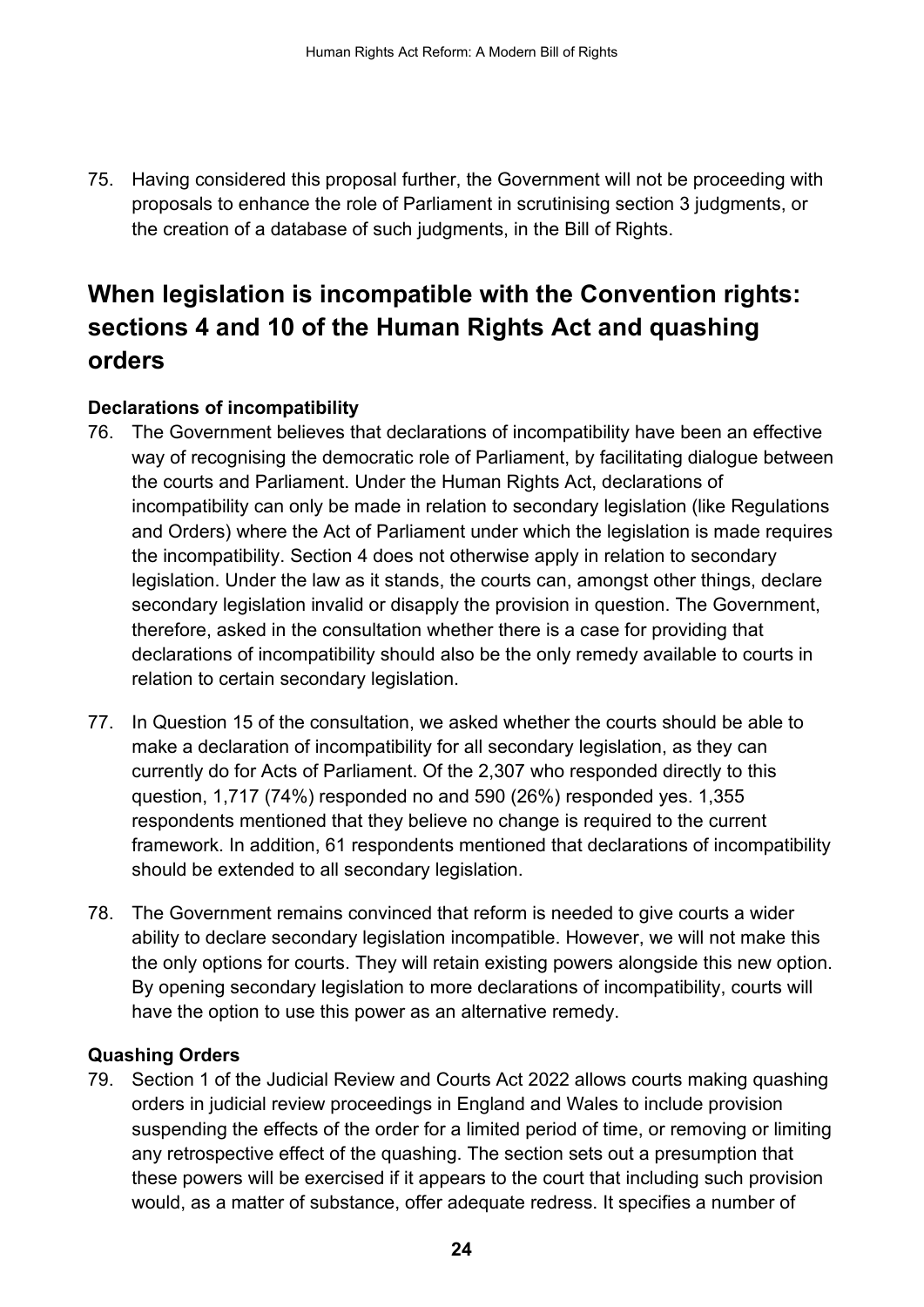factors to which the court is required to have due regard. The section affects the available remedies where secondary legislation is held to be incompatible with the Convention rights in judicial review proceedings in England and Wales. The IHRAR Panel recommended that these powers should be made available in all proceedings where secondary legislation is challenged under the Human Rights Act.

- 80. In Question 16, we asked whether the proposals for suspended and prospective quashing orders put forward in the Judicial Review and Courts Act should be extended to all proceedings under the Bill of Rights where secondary legislation is found to be incompatible with the Convention rights. Of the 1,290 who responded directly to this question, 1,038 (80%) responded no, 252 (20%) responded yes. 654 respondents mentioned that they believe no changes are required to the current approach.
- 81. The Government's view is that it is right that suspended and prospective quashing orders should apply to human rights cases, and is satisfied that this is appropriately provided for in the Judicial Review and Courts Act. Therefore, there is no need for further legislation on this matter in the Bill of Rights.

#### **Remedial Orders**

- 82. Section 10 of the Human Rights Act provides that remedial orders may only be used where ministers consider there are 'compelling reasons' to do so. It was included in the Act to provide a means of addressing incompatible legislation more rapidly than is generally possible through primary legislation. Remedial orders are generally subject to a type of 'super-affirmative' Parliamentary procedure, although there is a procedure for making and commencing an order before a draft is approved by Parliament where the matter is considered urgent (known as the urgent procedure). This is to facilitate a swift response to adverse judgments presenting significant issues, even when Parliament is not sitting.
- 83. In Question 17 of the consultation, we asked if the Bill of Rights should contain a remedial order power, outlining four options. Of the 1,320 who responded directly, 333 respondents mentioned Option A (similar to that contained in section 10 of the Human Rights Act), 152 respondents mentioned Option B (similar to that in the Human Rights Act, but not able to be used to amend the Bill of Rights itself). 148 respondents mentioned Option D (abolished altogether) and 43 respondents mentioned Option C (limited only to remedial orders made under the 'urgent' procedure). 766 respondents said that there is no case for change.
- 84. We have carefully considered the recommendations of the IHRAR Panel and the responses to the consultation and have decided that remedial secondary legislation remains an appropriate measure when there are compelling reasons to use it in certain specified circumstances. We are adding certainty about the scope of the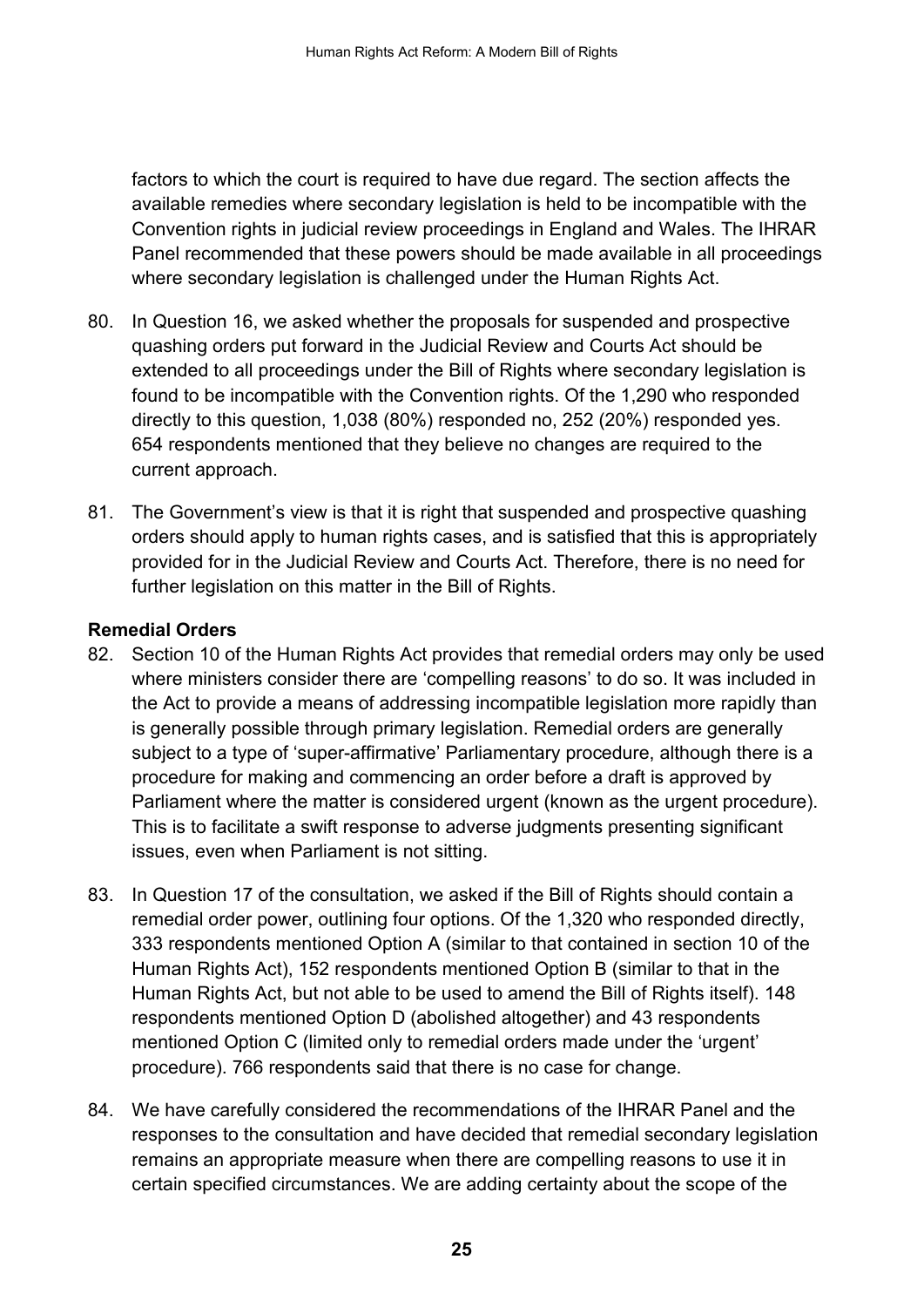power by making clear that remedial secondary legislation cannot be used to amend the Bill of Rights itself, as the IHRAR Panel recommended.

#### <span id="page-28-0"></span>**Statement of compatibility: section 19 of the Human Rights Act**

- 85. Section 19 of the Human Rights Act requires the minister in charge of a Bill in Parliament to express his or her view as to the compatibility of the legislation with the Convention rights by making and publishing one of two statements before Second Reading of the Bill in each House. The minister must state either in his or her view that the Bill is compatible with the Convention rights (section 19(1)(a)), or that, although he or she is unable to make that statement, the Government nevertheless wishes Parliament to proceed with the Bill (section 19(1)(b)).
- 86. There is a debate as to whether section 19 strikes the right constitutional balance between Government and Parliament, particularly in relation to ensuring human rights compatibility whilst also creating the space for innovative policies – in particular, whether the test set out in section 19 is the appropriate test, and if not, how might it be improved.
- 87. In Question 18 of the consultation, we invited views on how you consider section 19 is operating in practice and whether there is a case for change. 3,702 respondents mentioned that they did not believe there was a case for change. Of the 1,180 who responded directly to this question, 81 respondents thought that there is a case for change.
- 88. The Government is of the view that reform of section 19 is needed. We will therefore not replicate the section 19 obligation in the Bill of Rights, in order to facilitate innovative policy making. The Government is proposing removing this in order to move away from the simplistic binary offered by section 19. The stigma attached to the making of a section 19(1)(b) statement risks effectively operating as a veto on innovative policy-making, even in cases where legislation may be successfully defended in court. This change will allow and encourage innovative and creative policy making which better achieves Government aims, without preventing human rights impacts from being considered during the passing of a Bill.
- 89. This will not prevent Parliament, including the Joint Committee on Human Rights, from considering and debating human rights implications of proposed legislation, and new proposed legislation will still be accompanied by analysis of human rights implications. Indeed, removal of a binary statement on compatibility recognises the complexity of determining Convention compatibility.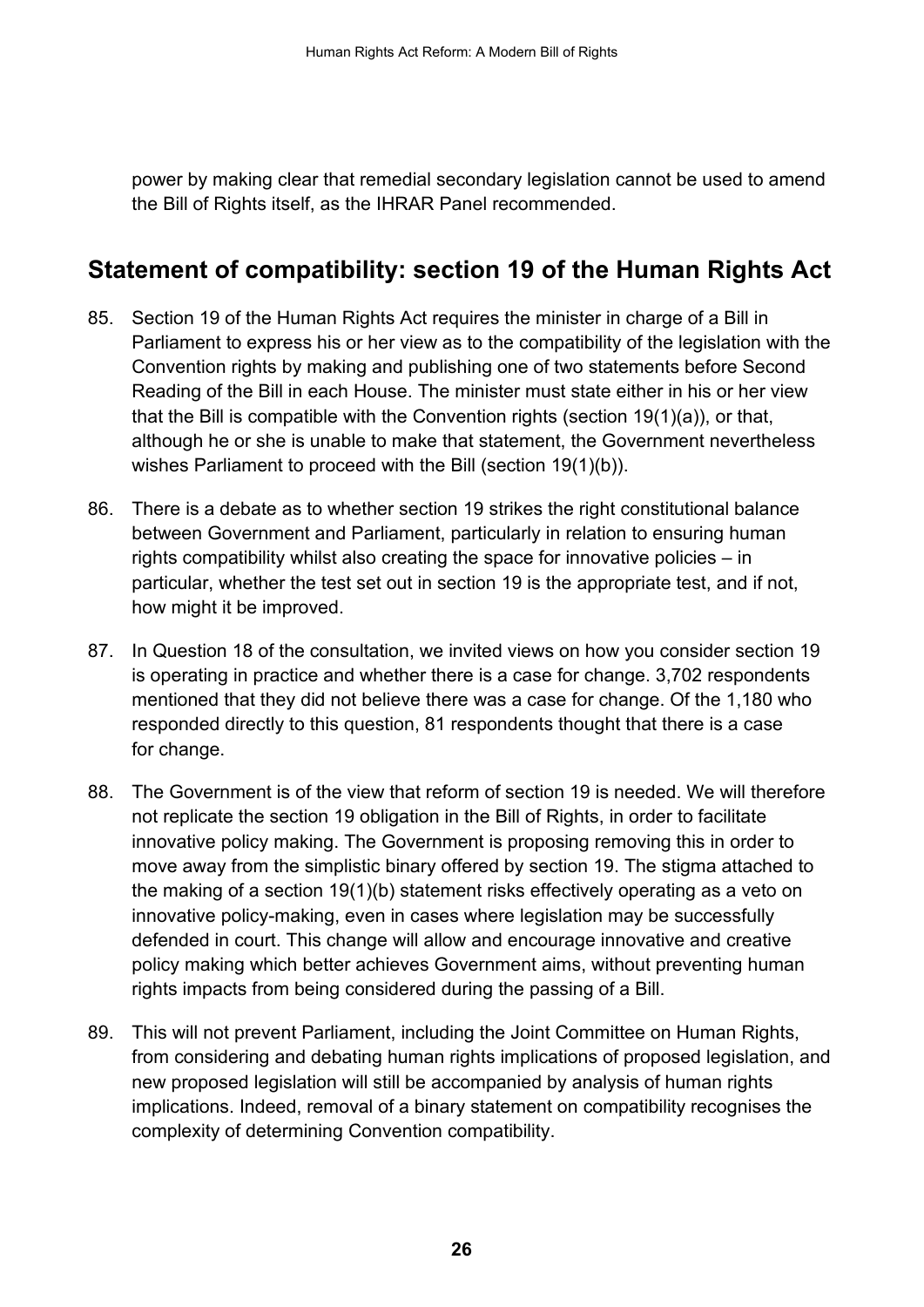#### **Application to Wales, Scotland and Northern Ireland**

- 90. In Question 19 of the consultation, we asked how the Bill of Rights can best reflect the different interests, histories and legal traditions of all parts of the UK, while retaining the key principles that underlie a UK-wide Bill of Rights. Of the 2,126 respondents who responded directly to this question, 1,126 respondents mentioned that the Bill cannot reflect these interests and traditions and 84 respondents mentioned that there should be a UK-wide approach.
- 91. The Government remains committed to a UK-wide Bill of Rights that maintains the competence of the devolved legislatures while reflecting that we are a strong Union of diverse interests, history and legal traditions. The Government believes that everyone in the UK should benefit from improvements to our human rights framework.
- 92. We will therefore strike the right balance between guaranteeing rights protection to everyone within the UK, whilst also allowing for difference in how the rights framework is applied and implemented across the UK. The Government's intention is to implement a single human rights framework for the UK that respects its diverse legal traditions, but which is also founded on principles common to all.
- 93. In the Belfast (Good Friday) Agreement, the UK committed to completing incorporation of the European Convention on Human Rights (ECHR) into the law of Northern Ireland. Through the Bill of Rights, we continue to meet our commitments under this Agreement.
- 94. Our reforms are, furthermore, fully in line with our obligations under the Withdrawal Agreement, the Northern Ireland Protocol and the UK–EU Trade and Cooperation Agreement.

### <span id="page-29-0"></span>**Public authorities – section 6 of the Human Rights Act**

- 95. The Government believes that the range of bodies and functions to which the obligations under the Human Rights Act currently apply is broadly right. The current formulation has the benefit of flexibility, which has allowed the application of the Act to evolve in line with changes in how public functions are delivered. It is also important, however, that the Bill of Rights affords clarity and certainty as far as possible about its scope. In particular, the Government wished to consider in the consultation whether there is alternative drafting which might achieve broadly the same application of obligations under the Bill of Rights, but in a way which offers more certainty or clarity.
- 96. In Question 20 of the consultation, therefore, we asked whether the existing definition of public authorities should be maintained, or whether more certainty could be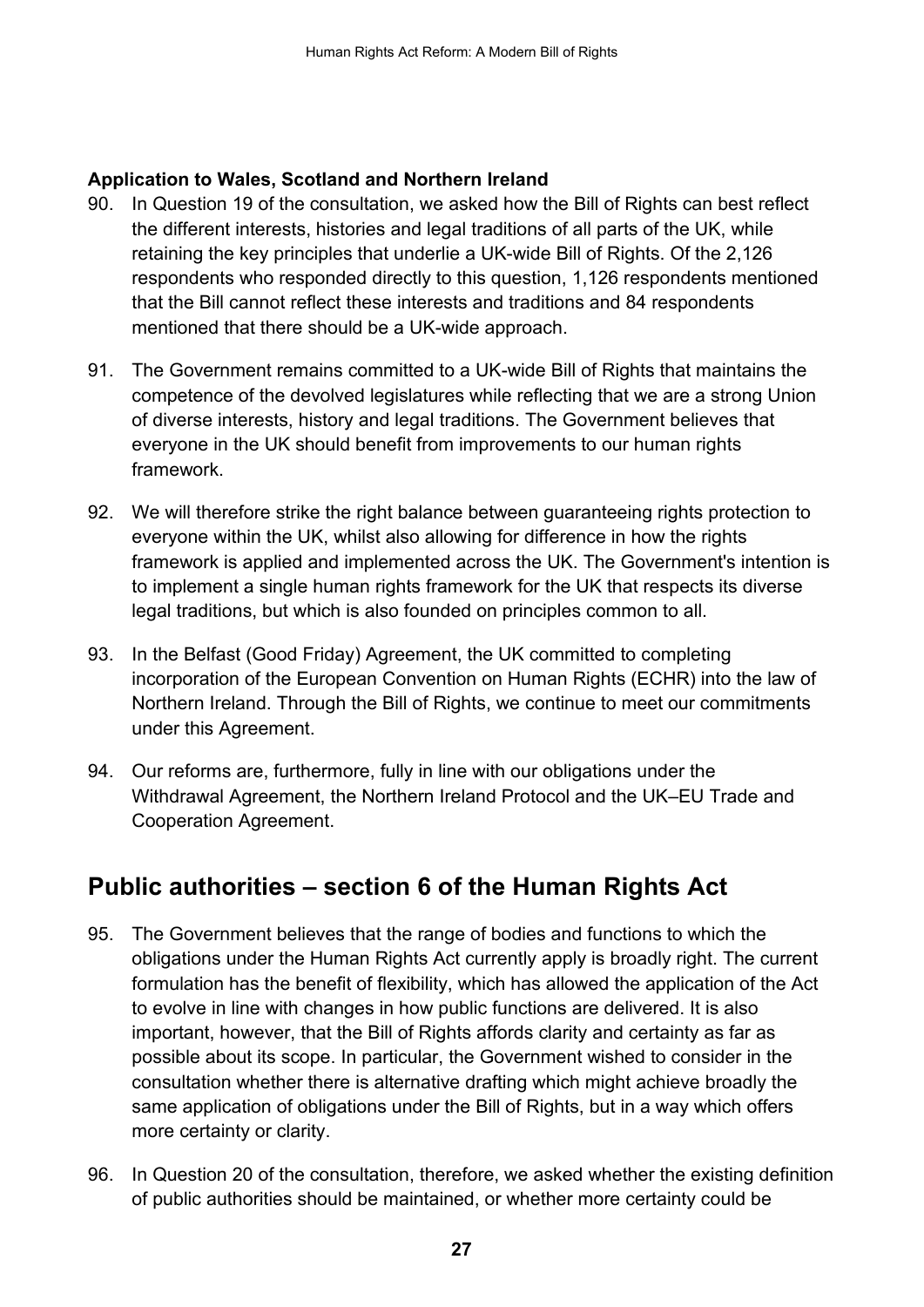provided as to which bodies or functions are covered. Of the 2,043 who responded directly to this question, 1,789 respondents mentioned that the existing definition should be maintained, 90 respondents mentioned that the existing definition should be expanded, and 12 respondents mentioned that the existing definition should be diminished.

- 97. In Question 21 of the consultation, we invited views on the replacement options for section 6(2) to give public authorities greater confidence to perform their functions within the bounds of human rights law. Of the 1,735 who responded directly to this question, 870 (51%) responded 'Neither – prefer no change'; 499 (30%) responded 'Neither'; 158 (9%) chose 'Option 2'; 145 (9%) chose 'Option 1'.
- 98. The Government will not be amending the definition of public authorities in the Bill of Rights. The Government remains convinced however that the Bill of Rights can provide greater clarity as to public authorities' obligations. The Bill of Rights will make clear that when public authorities are giving effect to the will of Parliament, they will not be acting unlawfully under the Bill of Rights. It will achieve this by removing the UK courts' power to interpret legislation in ways that are not in line with the ordinary meaning of the words and the overall purpose of the statute. This ensures that laws will be interpreted in a manner that is consistent with the will of Parliament. This in turn will deliver greater certainty for public services to do the jobs entrusted to them, without the constant threat of having to defend against human rights claims.

### <span id="page-30-0"></span>**Extraterritorial jurisdiction**

- 99. The Human Rights Act remained silent on the question of its effect on activities abroad, leaving it to be determined by the courts. We have seen how domestic and Strasbourg case law has meant that complex legal arguments have developed around when the Human Rights Act and indeed the Convention apply abroad in such challenging situations as armed conflict, and around the interaction between the Convention and the law of armed conflict in such situations.
- 100. In Question 22 of the consultation, we asked for views on the most appropriate approach for addressing the issue of extraterritorial jurisdiction, including the tension between the law of armed conflict and the Convention in relation to extraterritorial armed conflict. Of the 1,085 who responded directly to this question, 745 respondents mentioned that the Bill should apply to British public authorities overseas in all circumstances where the ECHR applies, with no change from existing arrangements.
- 101. The Government recognises, as noted in the consultation, that there is not a unilateral domestic solution to this issue and the Government will continue to work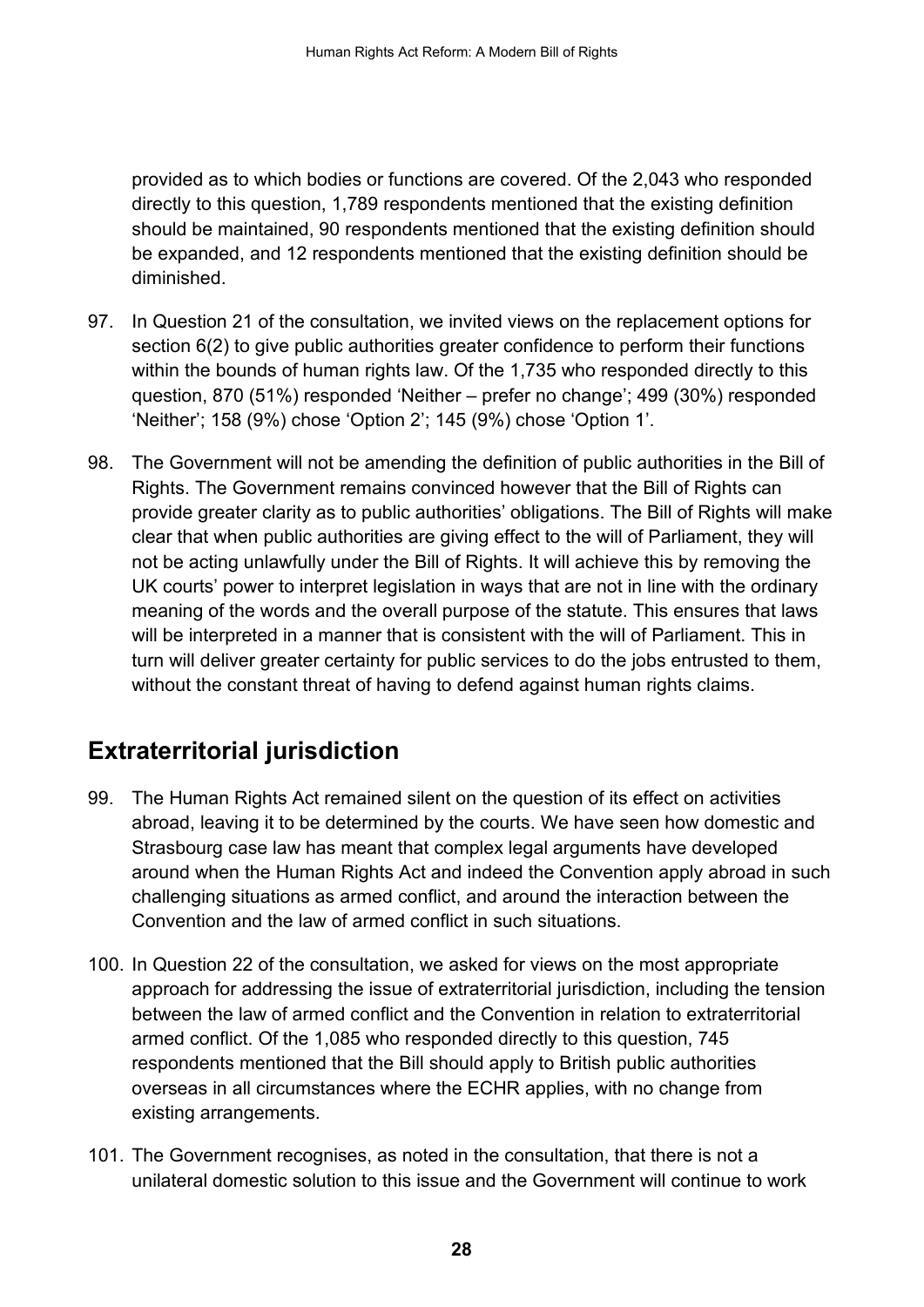with partners in the Council of Europe to address the issue of the extraterritorial application of the Convention at the international level.

- 102. However, the Government is of the view that as we undertake wider domestic human rights reform, it is the right time to signal at domestic level our commitment to the principle that claims relating to overseas military operations should not be brought under human rights legislation, given that the Convention was not originally intended to apply extraterritorially and was never designed to regulate conflict situations.
- 103. As the consultation set out, if the extraterritorial scope of the Bill of Rights were to be restricted, other legislative changes would be required in order for the UK to continue to meet its obligations under the Convention. We will introduce the necessary 'alternative remedies' through later legislation, with a provision within the Bill of Rights setting out that the exclusion for overseas military operations will not be brought into force unless and until the alternative remedies are in place. This will also ensure that Service personnel and veterans will continue to have a route to make claims against the Ministry of Defence.
- 104. The Government remains committed to upholding and strengthening the rule of law in relation to the Armed Forces, which will continue to abide by their duty to act lawfully and uphold the highest standards. Our Armed Forces will continue to discharge their obligations under international law, including international humanitarian law, in any armed conflict situation.

### <span id="page-31-0"></span>**Qualified and limited rights**

- 105. The Convention recognises certain rights as 'qualified', including the right to respect for private and family life (Article 8); freedom of thought, conscience, and religion (Article 9); freedom of expression (Article 10); and freedom of assembly and association (Article 11). In the interpretation of these rights, courts are required to carry out a balancing exercise by considering the actions of public authorities and deciding, firstly, if a right had been infringed and, in the case of a qualified right, if that interference could be justified. The Human Rights Act gave effect to this balancing exercise by allowing the courts to consider the actions of public authorities which resulted in courts being required to use broad powers to assess whether a public authority was acting in a proportionate way when its actions had infringed a person's human rights.
- 106. In the absence of any clarity in the Human Rights Act, judges' opinions have differed as to the extent of the powers involved. Some have considered that this depends on the type of law under consideration and the relevant knowledge the court may have of the issue in question. The Government believes that the Human Rights Act did not provide sufficient clarity in this area.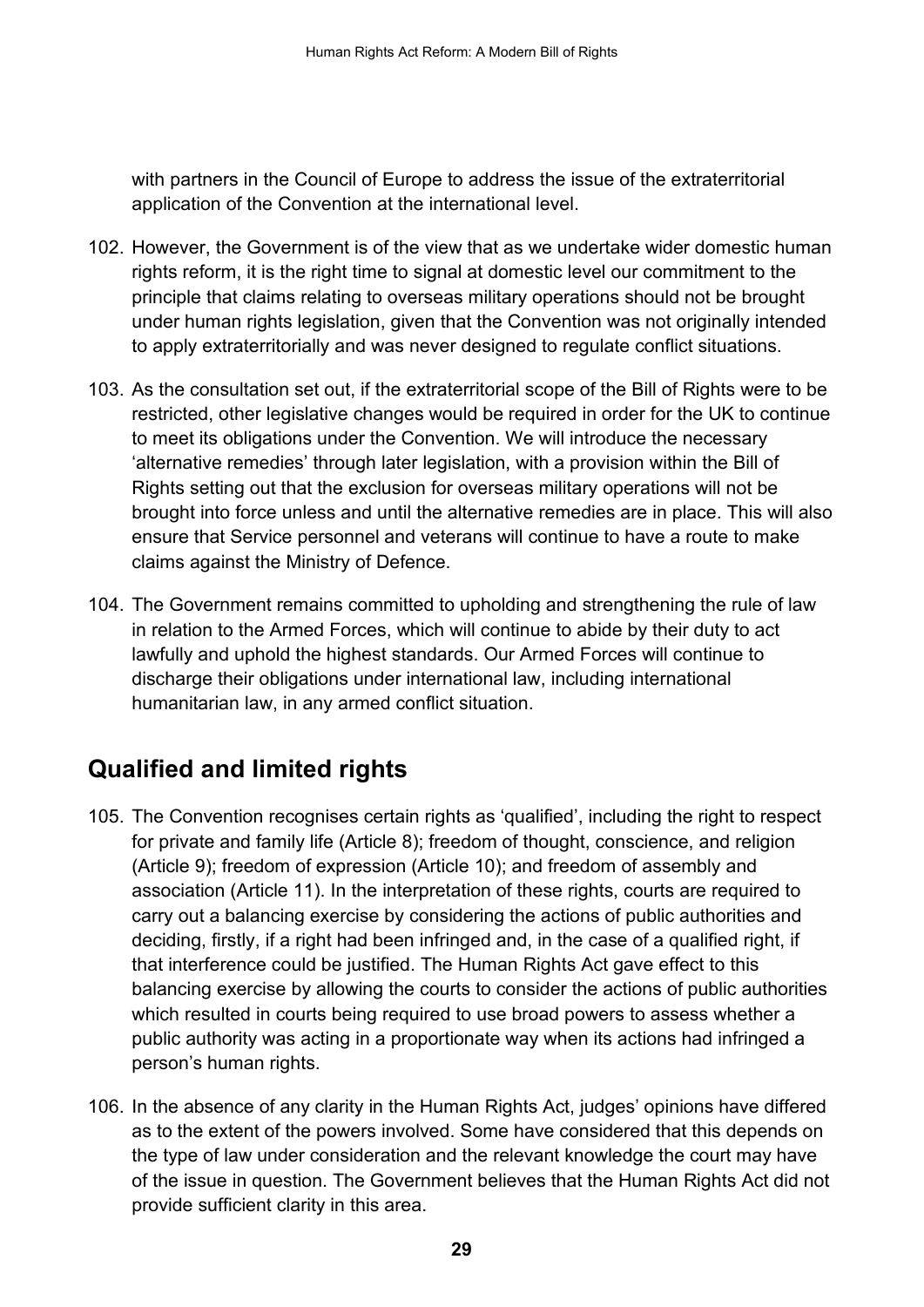- 107. There are other rights in the Convention, known as 'limited' rights, which can be subject to restrictions, such as the right to liberty and security (Article 5) and the right to a fair trial (Article 6).
- 108. In general, the Government believes that whilst the courts are required to determine the application of rights to the particular facts of any case, where Parliament has expressed its clear will on complex and diverse issues relating to the public interest, this should be respected.
- 109. In Question 23 of the consultation, we invited views on the extent to which the application of the principle of 'proportionality' has given rise to problems, in practice, under the Human Rights Act. Of the 971 responses which considered the extent to which the application of the principle of proportionality had been applied, 679 (70%) responded 'Other' (providing no view either way) and 229 (24%) responded 'Not at all'.
- 110. Question 23 of the consultation also outlined two draft clauses (which can be found in appendix 2 of the consultation document) on how to provide courts with guidance on balancing qualified and limited rights. Of the 1,886 respondents who engaged with the options for reform 1,250 (66%) responded 'Neither – prefer no change'; 436 (23%) responded 'Neither'; 84 (4%) responded 'Option 2' and 78 (4%) responded 'Option 1'.
- 111. The Government remains convinced that reform of the balancing of rights is needed to ensure due respect for the differing roles of the courts and Parliament. We will therefore provide guidance to courts, stating that where Parliament has expressed its view on the public interest through primary legislation, courts should give deference to that view. This would apply whenever public interest considerations arise (whether in respect of proportionality or, more broadly, the scope of a right). We want decisions regarding human rights to be taken in a fair and balanced way, which consider the needs of the individual who has claimed that their rights have been violated, but also ensures due consideration of the rights of others and the diverse interests of society as a whole. $3$  The Bill of Rights will protect the role of Parliament, restoring the ability of elected lawmakers to exercise their judgment in balancing complex and diverse socio-economic policies, with the wider interests of society. This provision is not intended to displace Article 9 of the English Bill of Rights 1689.

<span id="page-32-0"></span>For example, see SC, CB and 8 children, R. (on the application of) v Secretary of State for Work and [Pensions & Ors \[2021\] UKSC 26 \(9 July 2021\) \(bailii.org\)](https://www.bailii.org/uk/cases/UKSC/2021/26.html)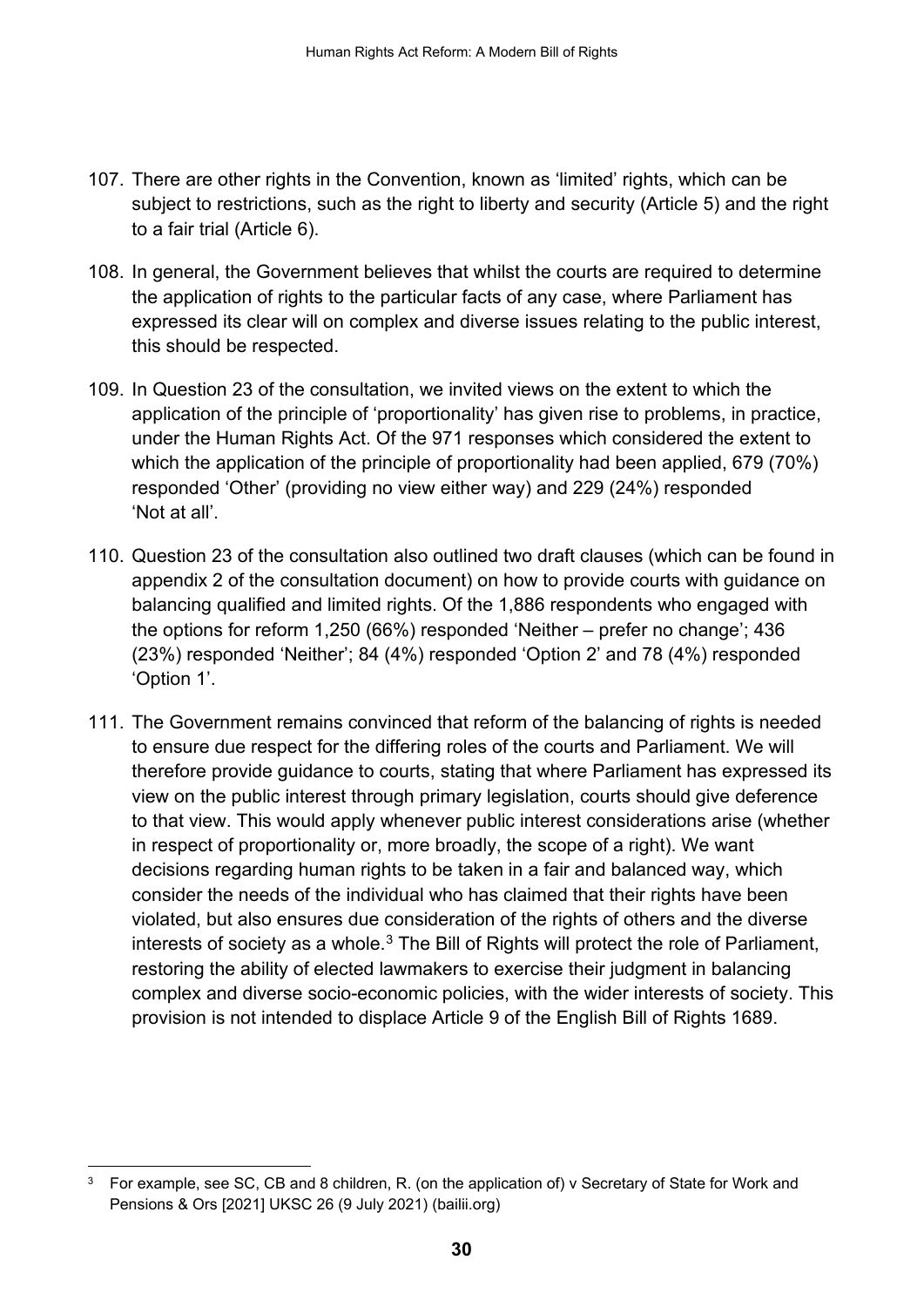### <span id="page-33-0"></span>**Deportations in the public interest**

- 112. The Government believes that public confidence in our human rights framework is eroded when foreign criminals can evade deportation, because their human rights are given greater weight than the safety and security of the public.
- 113. In Question 24, we asked how we can make sure deportations that are in the public interest are not frustrated by human rights claims, and invited views on which of three options would best achieve this. Of the 1,783 responses which engaged with the three options mentioned in the question 1,470 (82%) preferred none of the options; 129 (7%) preferred Option 3; 80 (4%) preferred Option 2; 72 (4%) preferred Option 1.
- 114. 1,373 respondents mentioned that they believe no change is required to the current framework. The Government remains convinced that reform is needed to secure the deportation of foreign national offenders (FNOs) who have shown little or no regard for the rights of others by committing crimes in the UK, and we will therefore legislate to set a high constitutional ceiling under which deportation provisions which relate to Article 8 (right to respect for private and family life) of the Convention are to be viewed by the Courts in terms of their compatibility with those rights. The Government will also establish limits on the court's power when they are considering appeals against deportation made on Article 6 grounds (right to a fair trial). Specifically, we will introduce in law a stringent test for appeals so that they must be dismissed unless a very high threshold is met.

### <span id="page-33-1"></span>**Illegal and irregular migration**

- 115. In Question 25, we asked how, while respecting our international obligations, we could more effectively address, at both the domestic and international levels, the impediments arising from the Convention and the Human Rights Act to tackling the challenges posed by illegal and irregular migration. Of the 1,821 respondents who replied directly to the question, 1,236 respondents mentioned that no change is required to the current framework, 90 respondents mentioned that illegal or irregular migration should be stopped rather than focusing on deportation and 44 respondents mentioned that the immigration process or criteria to get a visa should be changed.
- 116. The Government has considered in detail the issues raised in this area, with the Nationality and Borders Act 2022 having received Royal Assent on 28 April. This is an important part of the Government's New Plan for Immigration, delivering a fair but firm asylum system, deterring illegal entry into the UK, breaking the business model of people-smuggling networks, and speeding up the removal of those with no right to be in the UK.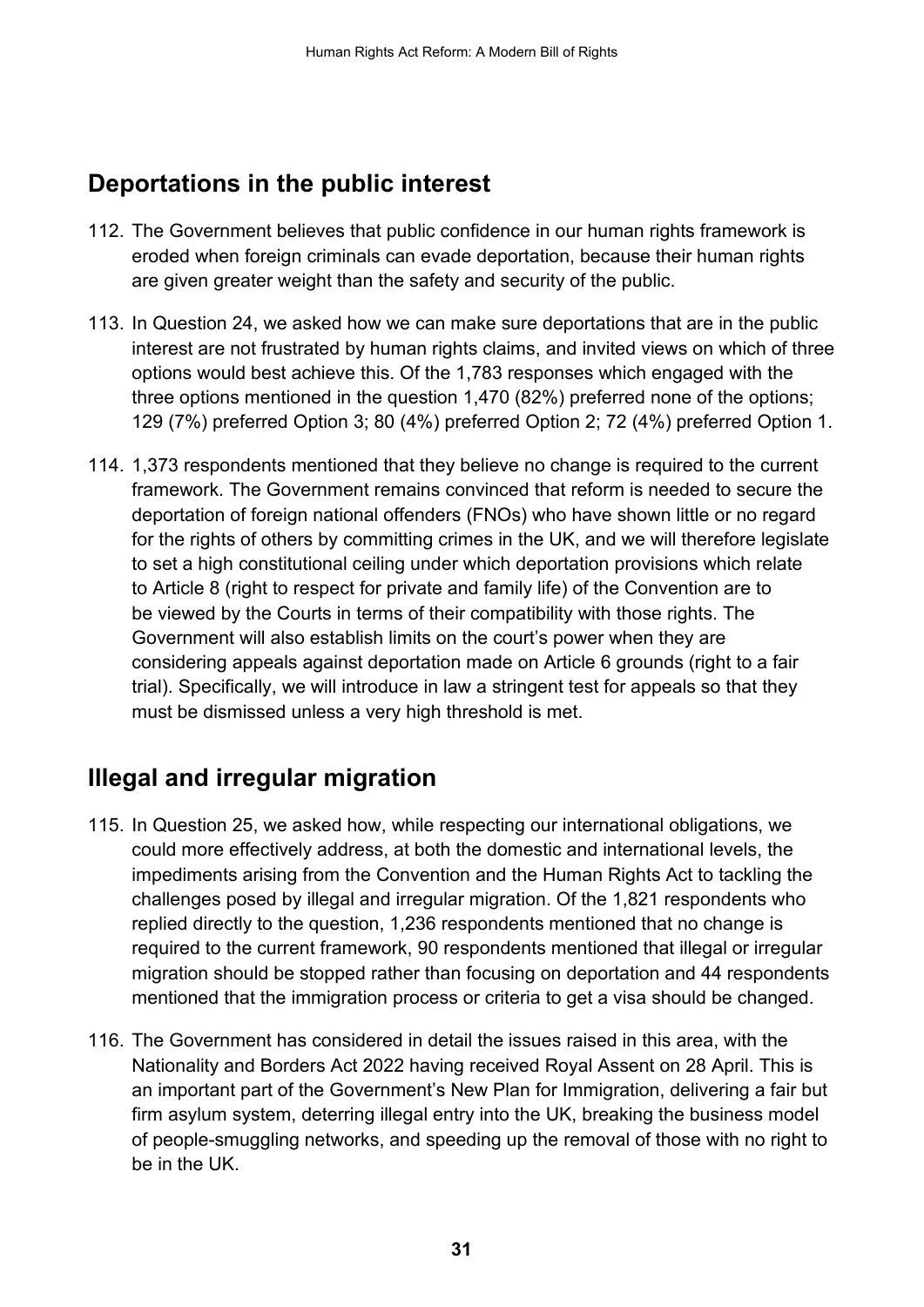### <span id="page-34-0"></span>**Remedies and the wider public interest**

- 117. The Government believes that the compensation system can be used to make sure that the wider public interest is properly protected alongside individuals' rights. We think that where cases are brought against public authorities, the courts should have a responsibility to consider the impact of the award of a remedy on the public authority's ability to discharge its mandate.
- 118. In Question 26, we invited views on the four factors which the Bill of Rights could establish in considering when damages are awarded and how much. Of the 1,344 who responded directly to this question, 343 respondents mentioned that factor C (the extent of the breach) should be included, 175 respondents mentioned that factor B (the extent to which the statutory obligation had been discharged) should be included, 172 respondents mentioned that factor A (the impact on the provision of public services) should be included and 127 respondents mentioned that factor D (where the public authority was trying to give effect to the express provisions, or clear purpose, of legislation) should be included**.** 709 respondents mentioned that damages / cases should be judged on a case-by-case basis and 255 respondents mentioned that no change is required to the current framework.
- 119. The Government has carefully considered the views expressed in responses to the consultation and has concluded that reform is needed to take due account of the wider public interest in awarding remedies. As referred to above, while maintaining broad discretion for courts in the determination of remedies, the Bill of Rights will direct courts on a non-exhaustive basis to consider how serious the effects of the unlawful act are. These include the relevant conduct of the individual seeking damages, any other remedy they have been granted, and the impact on a public authority's ability to continue to provide services to society as a whole, including future awards of damages in similar cases.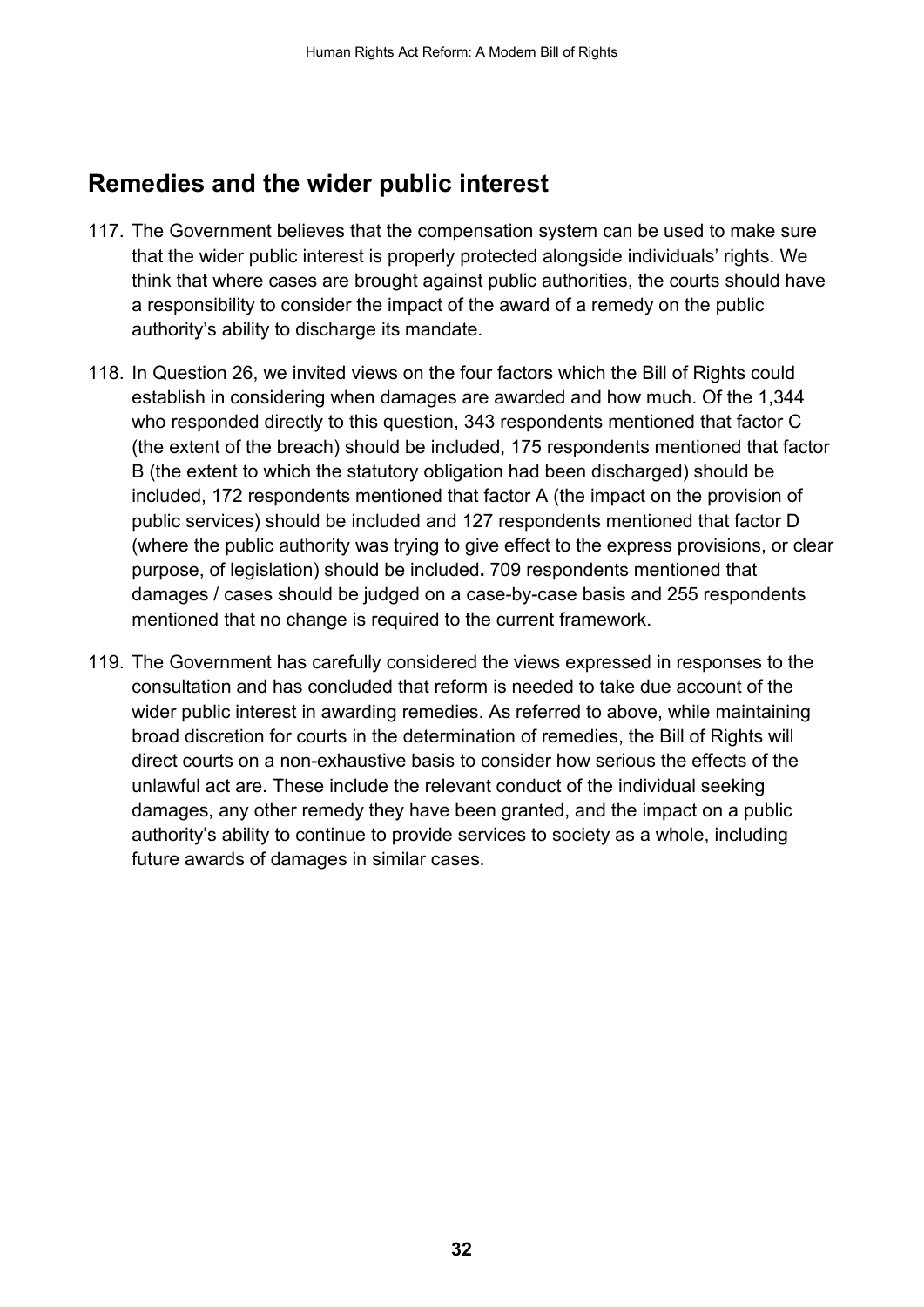### <span id="page-35-0"></span>**Chapter 4 – Emphasising the role of responsibilities within the human rights framework**

- 120. This chapter focuses on the Government's proposals to emphasise the role of responsibilities within the human rights framework. Everyone holds human rights alongside their responsibilities as community members, regardless of whether they undertake their responsibilities, and the Government believes that our new human rights framework should reflect the importance of responsibilities.
- 121. In Question 27 of the consultation, we asked whether the Bill of Rights should contain some mention of responsibilities and/or the conduct of claimants. We provided two options as to how we might best achieve this:

Option 1: Provide that damages may be reduced or removed on account of the applicant's conduct specifically confined to the circumstances of the claim; or

Option 2: Provide that damages may be reduced in part or in full on account of the applicant's wider conduct, and whether there should be any limits, temporal or otherwise, as to the conduct to be considered.

- 122. Of the 2,526 who responded, 1,244 (52%) preferred neither option. 790 (33%) of those respondents also specified that they believe no change was required. 191 (8%) respondents preferred Option 1, and 157 (7%) respondents preferred Option 2.
- 123. Having considered the responses received, the Government remains of the view that responsibilities and rights are equally necessary for a healthy democracy. The Bill of Rights will ensure that courts expressly consider a claimant's wider relevant conduct when considering whether to make an award of damages, affirming the connection which exists between rights and responsibilities.
- 124. The conduct of a claimant may already be taken into account by the Strasbourg and domestic courts when considering whether to make an award of damages. The Bill of Rights will strengthen the principles surrounding the awarding of damages by expressing them in statute. These will be built on but independent of the Strasbourg Court's own principles, and will ensure UK courts do not award higher damages than they consider the Strasbourg Court would award. The Bill will therefore enable UK courts to consider damages in a UK context. Courts will have wide discretion in how to take into account relevant past conduct of the claimant in the awarding of any damages, as part of all the circumstances of the case.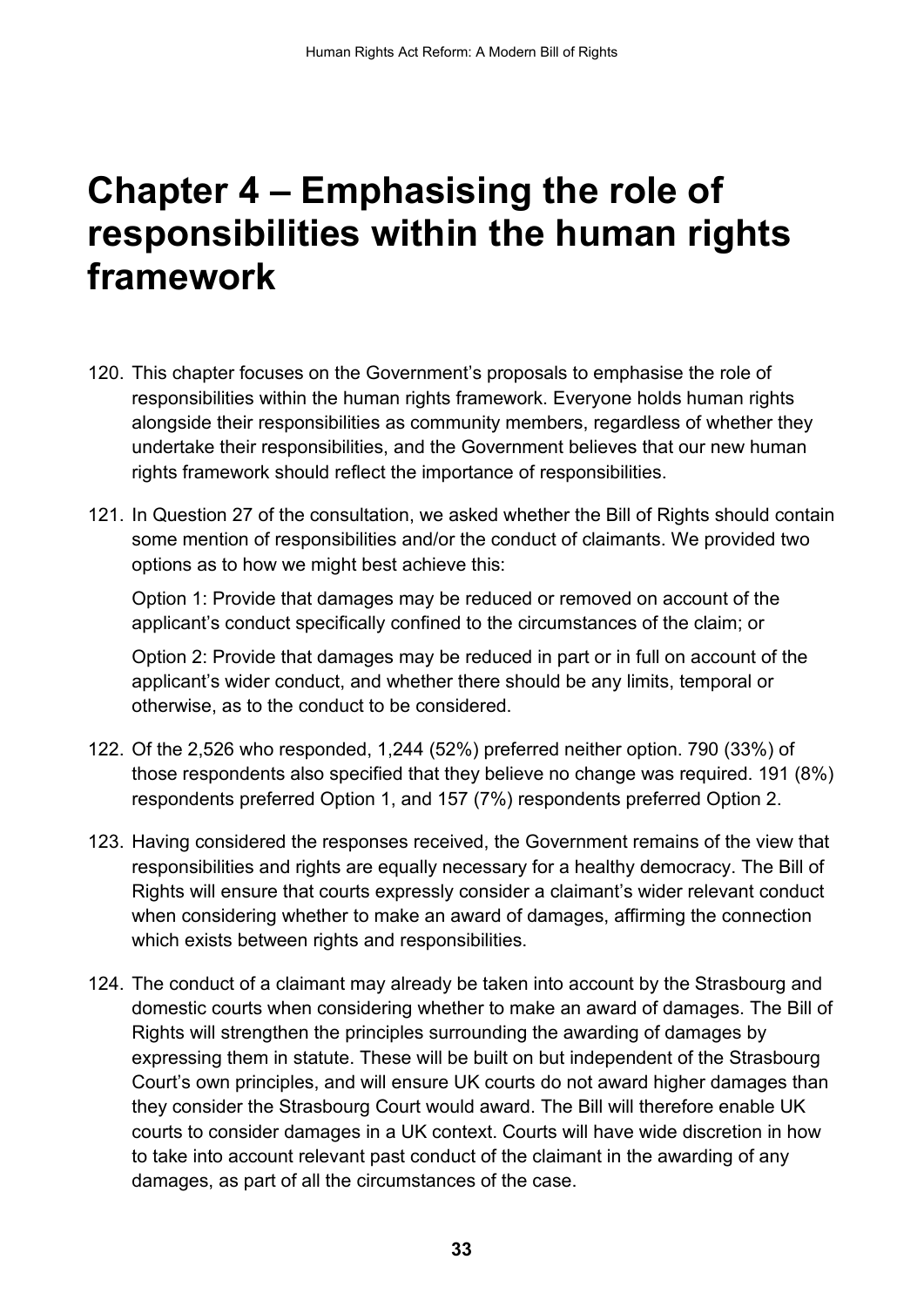## <span id="page-36-0"></span>**Chapter 5 – Facilitating consideration of and dialogue with Strasbourg, while guaranteeing Parliament its proper role**

- 125. This chapter focuses on Government proposals to ensure Parliament is made aware of adverse Strasbourg judgments against the UK, respecting its important constitutional role. The Government is responsible for coordinating all steps for implementation of a final judgment, including proposing legislative amendments to Parliament if these are needed. In the UK, however, democratic responsibility for legislation ultimately lies with Parliament, and we believe this should be reflected in our arrangements for responding to Strasbourg judgments.
- 126. In Question 28 of the consultation, we asked for comments on the proposals for responding to adverse Strasbourg judgments, in light of the illustrative draft clause provided in the consultation, (which can be found in appendix 2 of the consultation document).
- 127. 1,412 respondents mentioned that nothing should be done, and 218 respondents expressed views that Government should abide by Strasbourg judgments.
- 128. The Government believes that the Bill of Rights should still reflect the important role Parliament holds in our constitutional arrangements. Therefore, we have amended our proposal, taking into account these responses. We will introduce provisions in the Bill of Rights to require that the Secretary of State lays any adverse Strasbourg judgments against the UK before Parliament. We will also affirm Parliament's supremacy in the exercise of the legislative function, by clarifying the status in UK law of Strasbourg judgments and decisions.
- 129. In the consultation, we proposed the inclusion of a provision for Ministers to table a motion for debate following an adverse judgment. We will not be legislating for this option as Ministers are able to do so without an explicit power.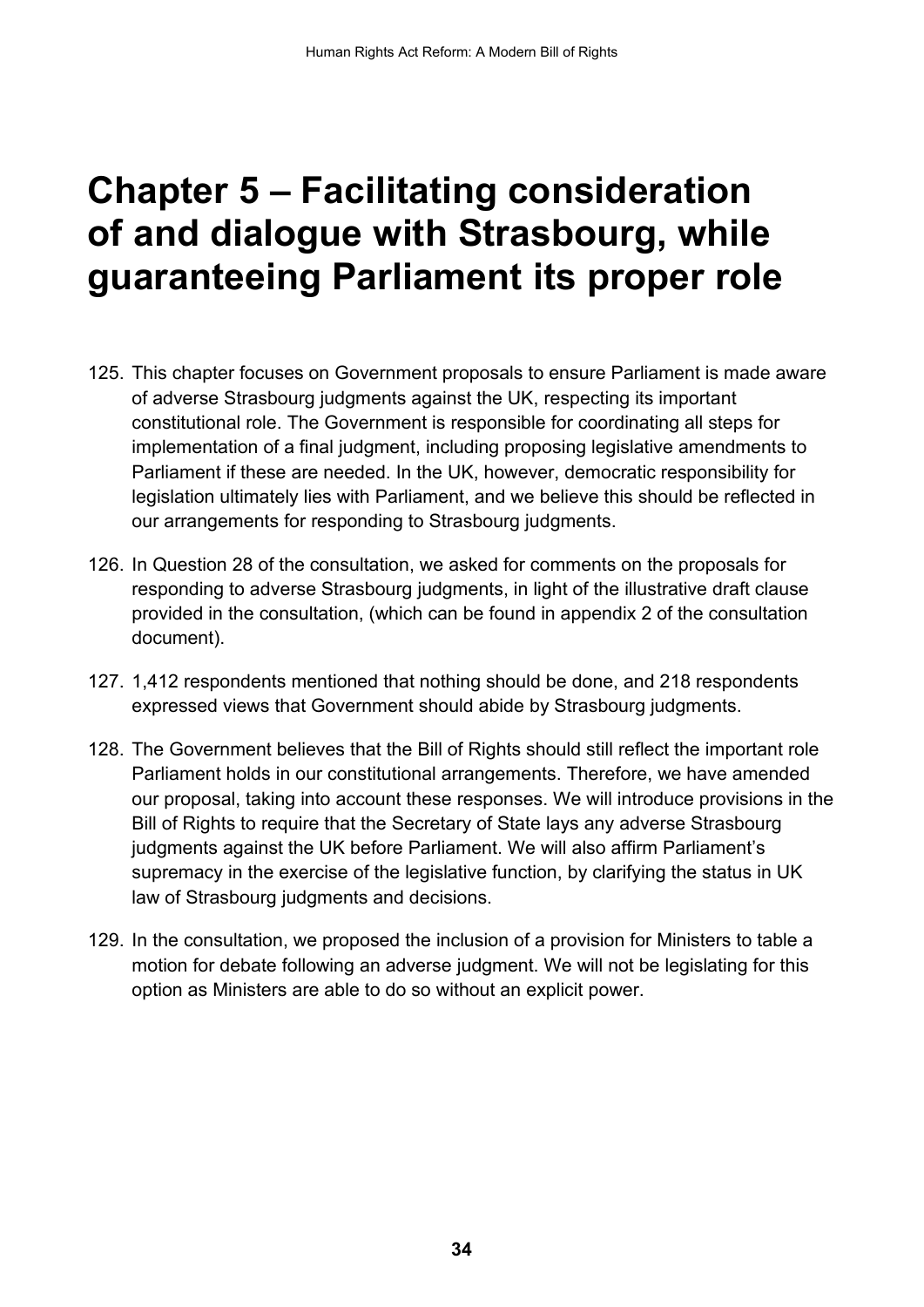## <span id="page-37-0"></span>**Chapter 6 – Impacts**

- 130. The Government is committed to considering the impact of the policy proposals set out in the consultation document, including on individuals with particular protected characteristics. As part of the consultation, we asked for views and evidence on potential impacts that could arise as a result of the proposed Bill of Rights. In particular, we asked what the likely costs and benefits might be.
- 131. Responses identified costs arising from the proposals, including 359 respondents mentioning costs to wider society. Costs were also mentioned for public authorities and the justice system. Only a small proportion of responses mentioned benefits arising from the proposals.
- 132. Responses also indicated a mixture of impacts for those with protected characteristics, including age, disability, religion or belief, and gender reassignment. When asked how any negative impacts might be mitigated, 1,092 respondents mentioned that Bill of Rights should be withdrawn.
- 133. The Government has carefully considered the responses and an analysis of the impacts has been provided below in the following section. The full Impact Assessment for the Bill of Rights may be found on gov.uk.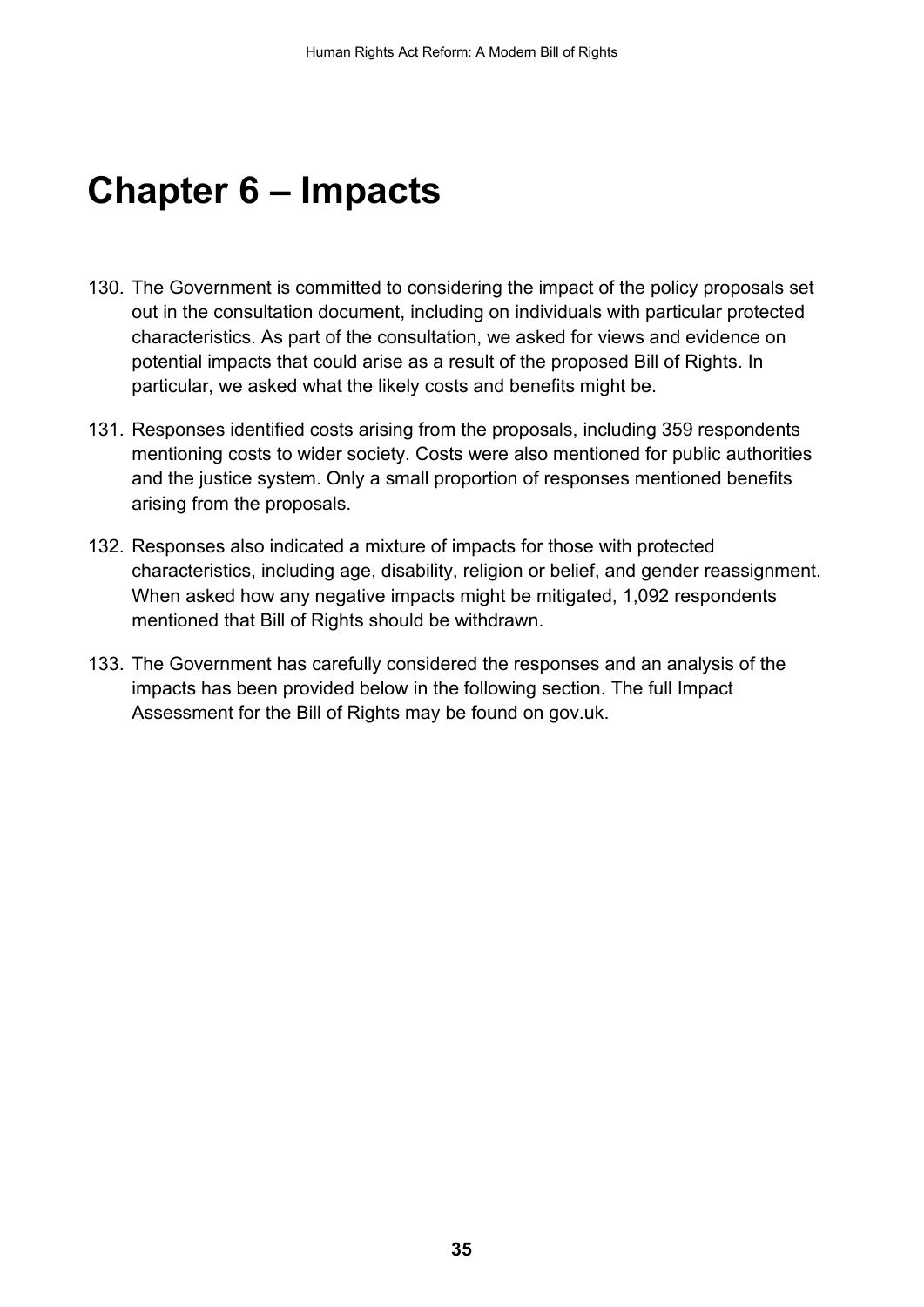## <span id="page-38-0"></span>**Impact Assessment, Equalities and Welsh Language**

#### <span id="page-38-1"></span>**Impact Assessment**

134. An Impact Assessment (IA) has been published alongside the consultation response document. The IA notes the potential impacts of the reforms, including equalities analysis.

#### <span id="page-38-2"></span>**Welsh Language Impact Test**

- **Were there any responses from Welsh stakeholders that raised particular issues or considerations for Wales or Welsh-speakers that need responding to?** We don't believe this to be the case.
- **If yes, have you assessed the likely impacts on service delivery of the policy proposals on the use of the Welsh language in Wales?** N/A.
- **What action have you taken to ensure that the policy proposals are consistent with the requirements set out in the MoJ Welsh Language Scheme? (e.g. have you considered having a Welsh language translation of the consultation response?)** A Welsh language translation of the consultation response will shortly be available on gov.uk.

Further guidance can be found here: [https://www.gov.uk/government/publications/moj](https://www.gov.uk/government/publications/moj-welsh-language-scheme-2018)[welsh-language-scheme-2018](https://www.gov.uk/government/publications/moj-welsh-language-scheme-2018)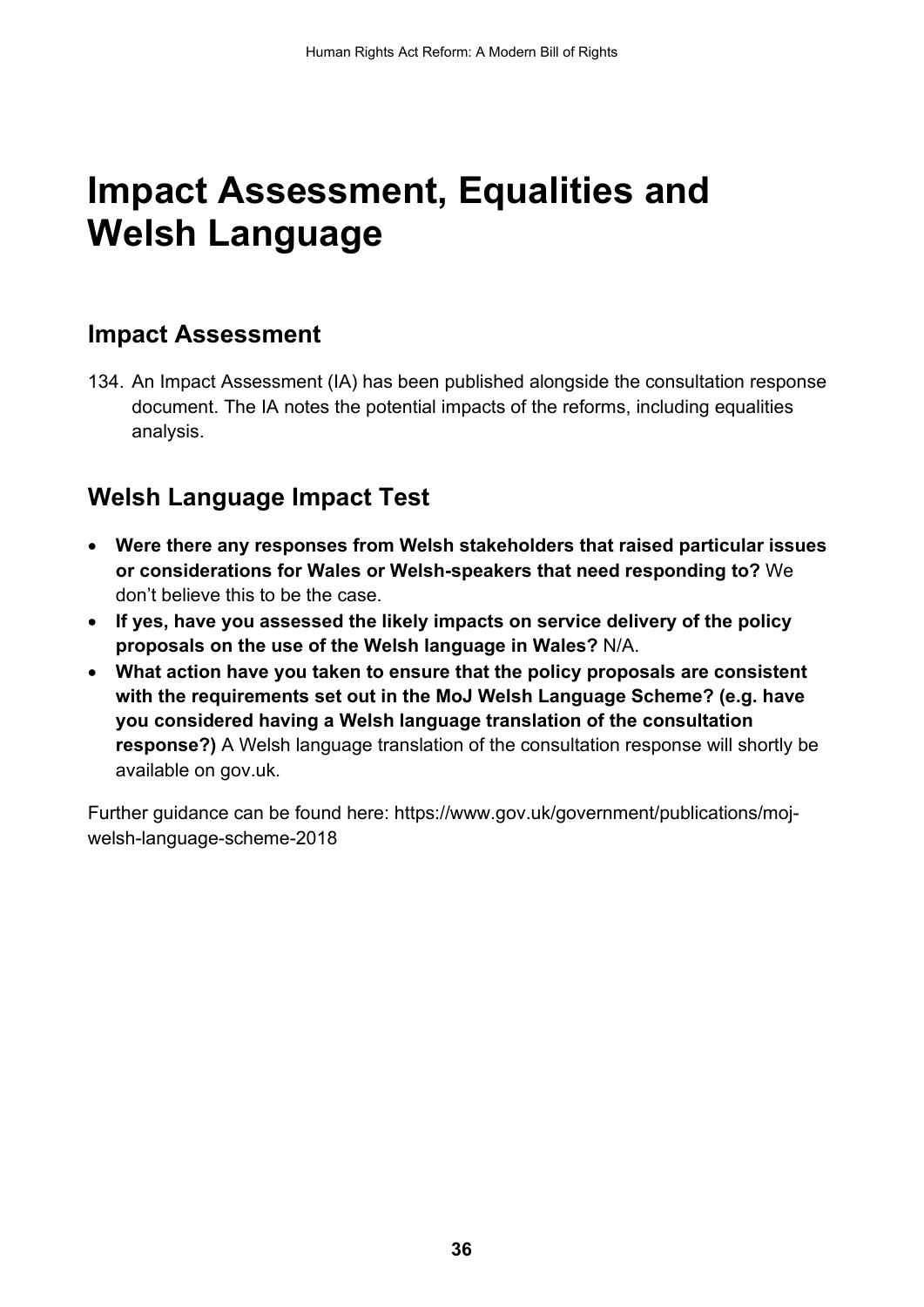## <span id="page-39-0"></span>**Conclusion and next steps**

135. The Government is introducing the Bill of Rights Bill to Parliament on 22 June. The responses received as part of this consultation have been factored into final policy development supporting the Bill.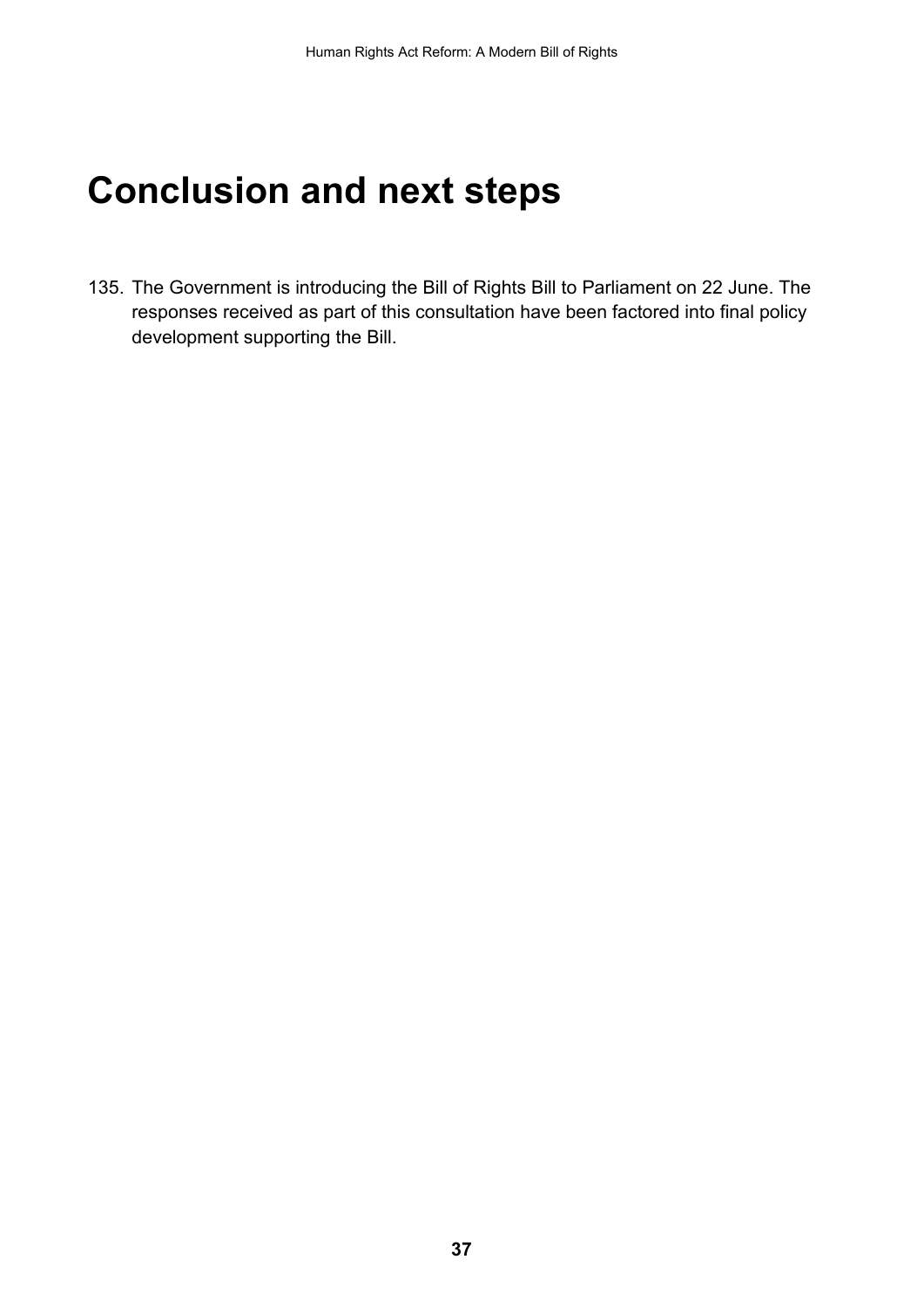## <span id="page-40-0"></span>**Consultation principles**

The principles that Government departments and other public bodies should adopt for engaging stakeholders when developing policy and legislation are set out in the Cabinet Office Consultation Principles 2018:

[https://assets.publishing.service.gov.uk/government/uploads/system/uploads/attachment\\_](https://assets.publishing.service.gov.uk/government/uploads/system/uploads/attachment_data/file/691383/Consultation_Principles__1_.pdf) [data/file/691383/Consultation\\_Principles\\_\\_1\\_.pdf](https://assets.publishing.service.gov.uk/government/uploads/system/uploads/attachment_data/file/691383/Consultation_Principles__1_.pdf)